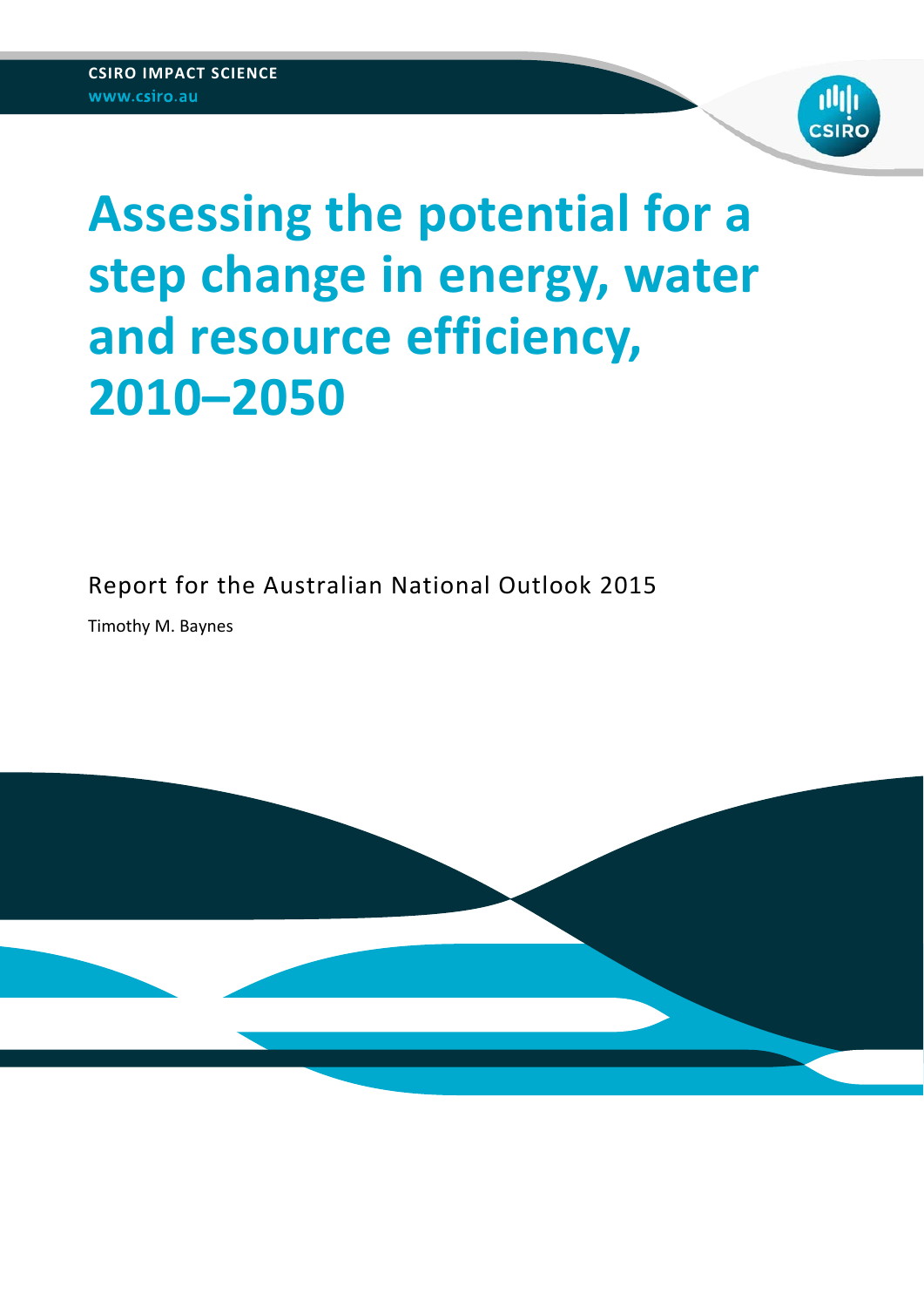### **Citation**

Baynes TM (2015) *Assessing the potential for a step change in energy, water and resource efficiency, 2010–2050*. Report for the Australian National Outlook 2015. CSIRO, Canberra.

### Copyright

© Commonwealth Scientific and Industrial Research Organisation 2015. To the extent permitted by law, all rights are reserved and no part of this publication covered by copyright may be reproduced or copied in any form or by any means except with the written permission of CSIRO.

### Important disclaimer

CSIRO advises that the information contained in this publication comprises general statements based on scientific research. The reader is advised and needs to be aware that such information may be incomplete or unable to be used in any specific situation. No reliance or actions must therefore be made on that information without seeking prior expert professional, scientific and technical advice. To the extent permitted by law, CSIRO (including its employees and consultants) excludes all liability to any person for any consequences, including but not limited to all losses, damages, costs, expenses and any other compensation, arising directly or indirectly from using this publication (in part or in whole) and any information or material contained in it.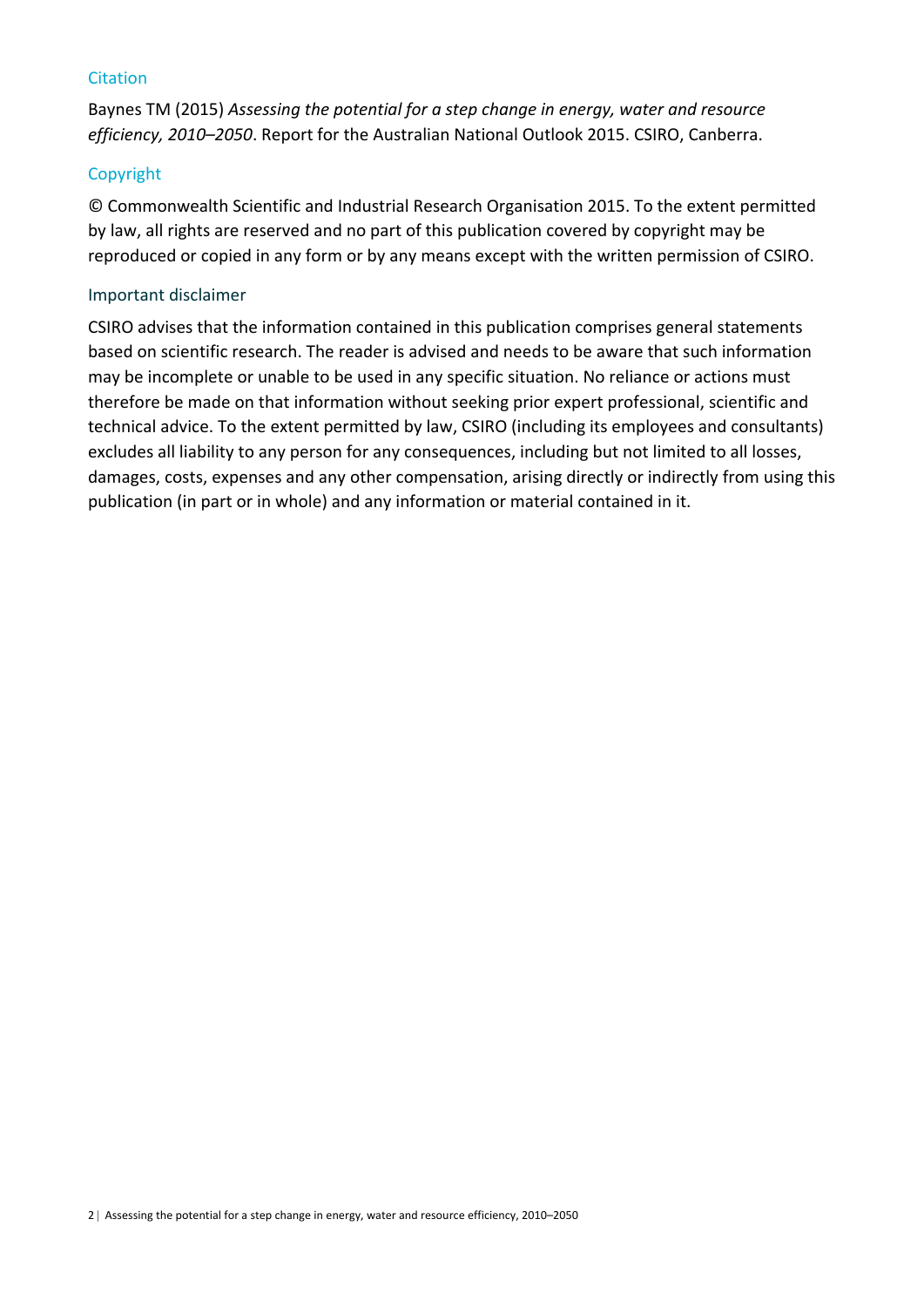## **Contents**

| 1              |        |  |
|----------------|--------|--|
| $\overline{2}$ |        |  |
|                | 2.1    |  |
|                | 2.2    |  |
|                | 2.3    |  |
|                | 2.4    |  |
|                | 2.5    |  |
| 3              | Energy |  |
|                | 3.1    |  |
|                | 3.2    |  |
|                | 3.3    |  |
| 4              | Water  |  |
|                | 4.1    |  |
|                | 4.2    |  |
|                | 4.3    |  |
| 5              |        |  |
| Acronyms       |        |  |
| References     |        |  |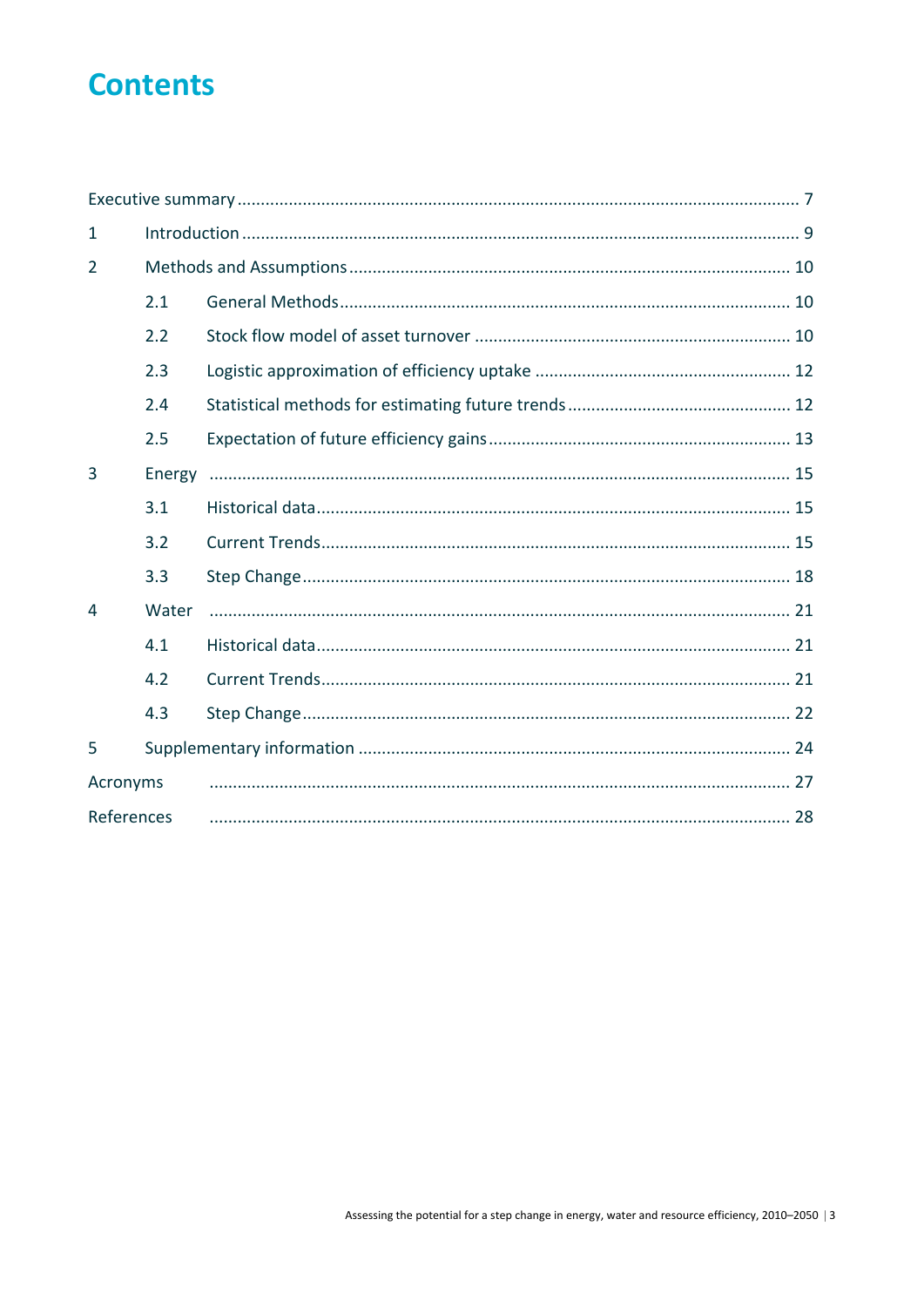## **Figures**

| Figure 2: Form of the logistic function where the parameter $k = 1$ , in the model $k = 10$ /width<br>where "width" is an estimate of the time for the transition to take place equal to 30 years 12 |
|------------------------------------------------------------------------------------------------------------------------------------------------------------------------------------------------------|
| Figure 3: Multiplier for expected future energy efficiency beyond that achieved at 2020  13                                                                                                          |
| Figure 4: Residential energy intensities for different end uses from Energy use in the Australian                                                                                                    |
| Figure 5: Estimations of Current Trends in energy intensity for 7 aggregate sectors of the                                                                                                           |
| Figure 6: Estimations of Step Change in energy intensity for 7 aggregate sectors of the                                                                                                              |
|                                                                                                                                                                                                      |
|                                                                                                                                                                                                      |
| Figure 9: Weibull distributions of life expectancies for all stock types where data available  24                                                                                                    |
|                                                                                                                                                                                                      |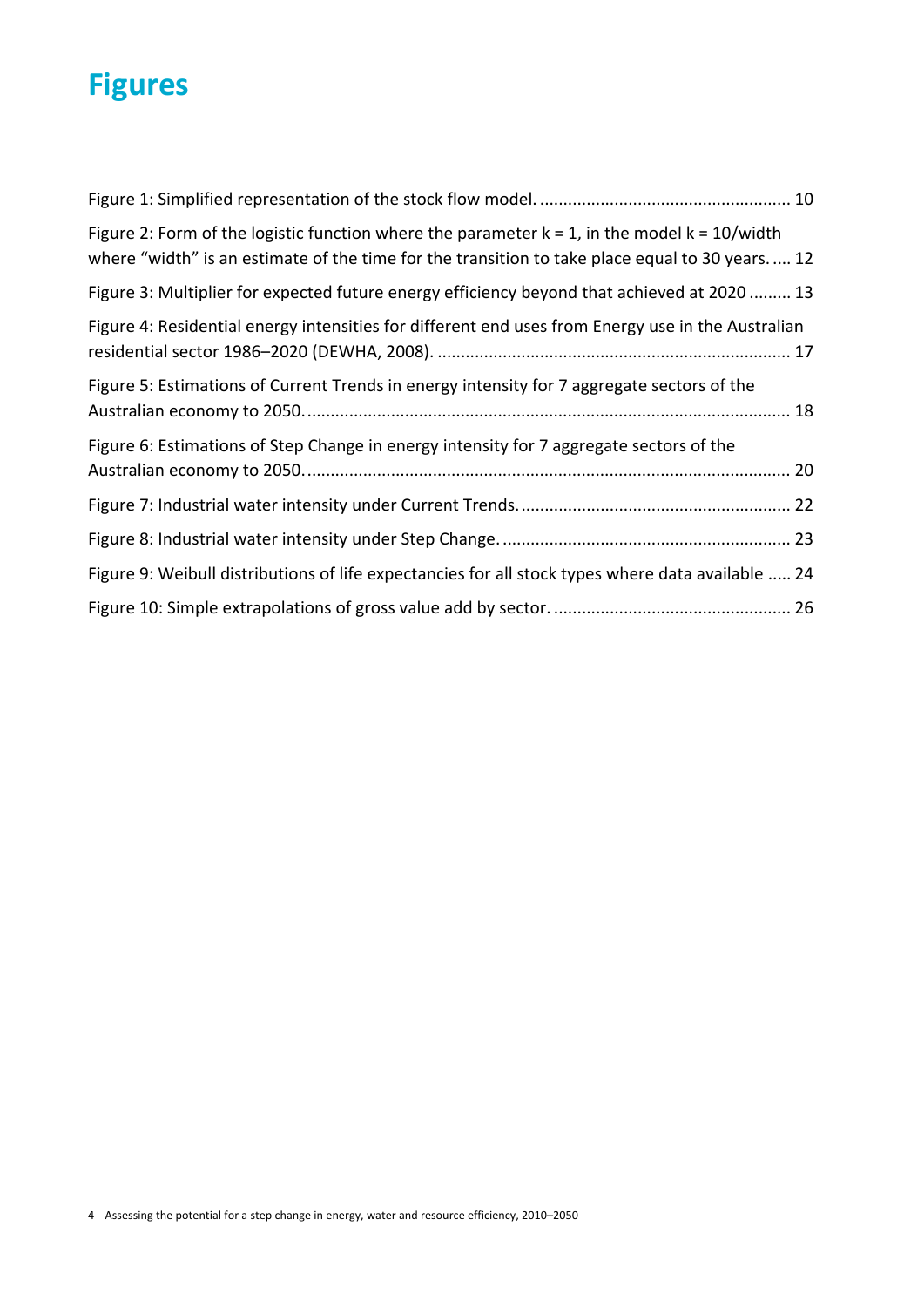## **Tables**

| Table 1: Projected energy and water savings by 2020 compared to 2011 efficiencies.  8                                                                                            |
|----------------------------------------------------------------------------------------------------------------------------------------------------------------------------------|
| Table 2 Projected energy and water savings by 2050 compared to 2011 efficiencies.  8                                                                                             |
| Table 3: Data derived (for a sample of all businesses) from IEEDAP used to define the "Base" or<br>Current Trend efficiency changes in selected non-agricultural industries 16   |
| Table 4: Assumptions of residential dwelling type mix and floor space in the Current Trends                                                                                      |
| Table 5: Data derived (for a sample of all businesses) from IEEDAP used to define the future<br>Step Change efficiency changes in selected non-agricultural industries.  19      |
| Table 6: Assumptions of residential dwelling type mix and floor space in the Step Change                                                                                         |
| Table 7: Percentage change in water efficiency (GL/AUD\$ Billion value add) expected by 2050                                                                                     |
| Table 8: Percentage improvements in water efficiency (GL/AUD\$ Billion value add) expected by                                                                                    |
| Table 9: Expected lifetimes of different assets used in productive sectors of the economy. These<br>values were used in Equation 1 to produce the distributions in Figure 9.  25 |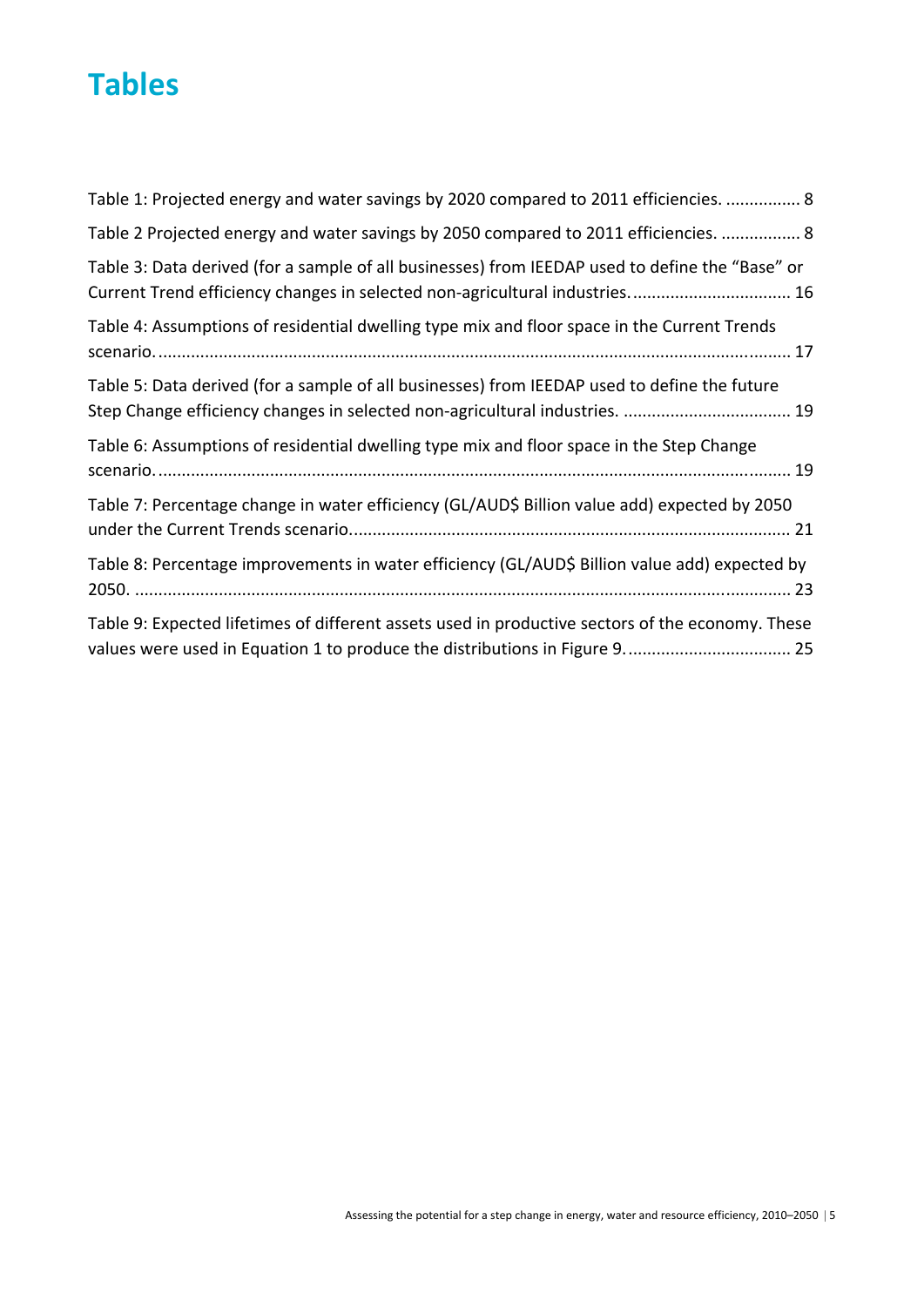## **Acknowledgments**

This work is dominantly about collecting research and knowledge from a number of sources and applying it to the question of what is the long-term future efficiency of the Australian nonagricultural economy. I am particularly grateful to ClimateWorks for the early access they provided to the database and analysis of future potential energy savings. I would also like to thank Stephen McFallan, CSIRO for directing me to information on machine failure and failure analysis and the use of Weibull distributions.

A graph appearing at the end of Supplementary Information uses long‐term projections of gross value add by sectors of the Australian economy. These are outputs from the Monash CGE model provided by Kevin J Hanslow from Monash University. Mike Smith from Australian National University was commissioned to perform a literature review and I acknowledge Rebecca McCallum and Michelle Rodriguez for editorial input and general guidance.

This work was funded entirely through the Australian National Outlook Project at CSIRO.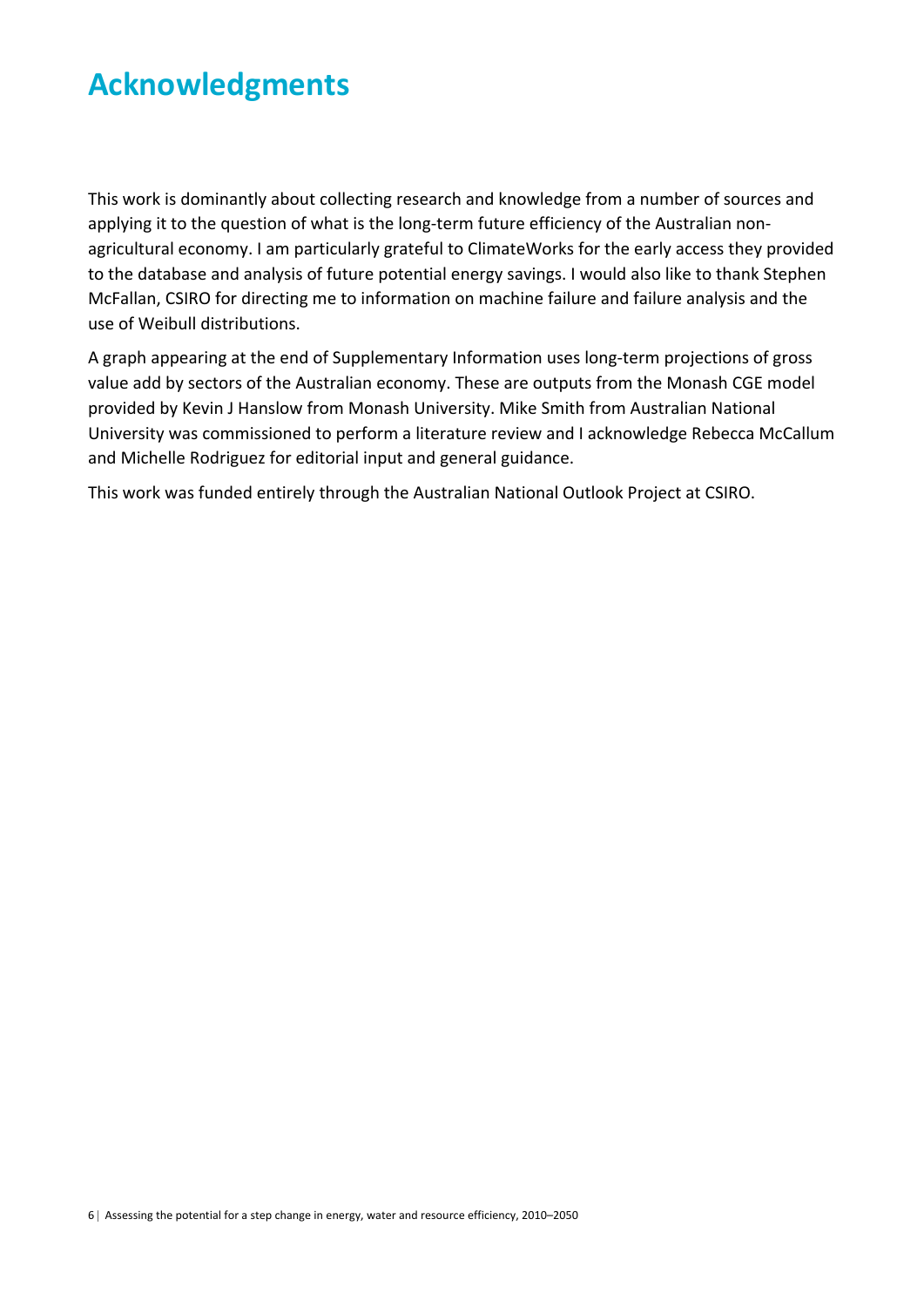## **Executive summary**

This report is based on analysis undertaken in 2013 for the first CSIRO Australian National Outlook report (Hatfield‐Dodds et al., 2015). This analysis was competed as part of stage 2 of the project logic and has contributed to a research paper accepted for publication in the *Journal of Cleaner Production* (Schandl et al., in press).

One of the central issues explored in the National Outlook project is the consequence of different outlooks for energy and water use, including a potential step change in energy and water use efficiency. This report outlines the data and methods used to estimate implications of a continuation in current trends in energy and water intensity over the period to 2050, and the potential impact of widespread uptake of cost effective efficiency measures. Energy and water intensity refers to energy and water use (in physical units) per dollar of real value added (adjusted for inflation), for major economic sectors. The analysis focuses on non‐agricultural energy and water use.

The analysis of the continuation of existing trends suggests modest continuing reductions in the energy and water intensity of most sectors, and the economy as a whole (excluding agriculture). The difference in overall energy use compared with today's efficiency applied to the same output at 2050 is small (2.5%). By the same comparison, there are more significant cumulative water savings of 20.5% (2097 GL/year) by 2050. These trend improvements are small relative to projected economic growth, however, and total energy and non‐agricultural water use will continue to increase.

The analysis of a potential step change finds that there is significant potential for improving the efficiency of energy and water use. The data and methods that underpin these estimates are focused on identifying realistic savings with a three to five year payback period for any additional capital costs involved in achieving these physical efficiency gains, after which the efficiency measures can be interpreted as saving money and improving overall productivity, as well as reducing the use of energy, water and other resources. The largest absolute savings identified are in Transport (681 PJ/year) and Manufacturing (469 PJ/year) for energy, and in the Commercial and Services (1993 GL/year) and Residential (1764 GL/year) sectors for water. In these sectors and the Water supply and waste services sector, the water efficiency savings are larger than projected trend growth in value added, resulting in absolute decreases in water use to 2050.

Overall, as shown in Table 1 and Table 2, the analysis suggests that achieving a step change in energy and water efficiency would reduce the demand for water and energy resources by up to 20% and 2% in 2020, and 48% and 17%, respectively, in 2050, relative to current efficiencies. Figures 5 to 8 in the main report show the time profile of these trends.

It is important to note that these estimates are of potential savings assuming a continuation of existing trends, or widespread adoption of cost effective efficiency measures. Achieving substantial improvements in energy efficiency would require actions by households, businesses and governments. Useful reviews of barriers to the uptake of energy efficiency, and potential constructive responses to these barriers, are provided in reports by ClimateWorks, Energetics and others (Energetics, 2004; Rickwood et al., 2008; Petchey, 2010; ClimateWorks Australia, 2013).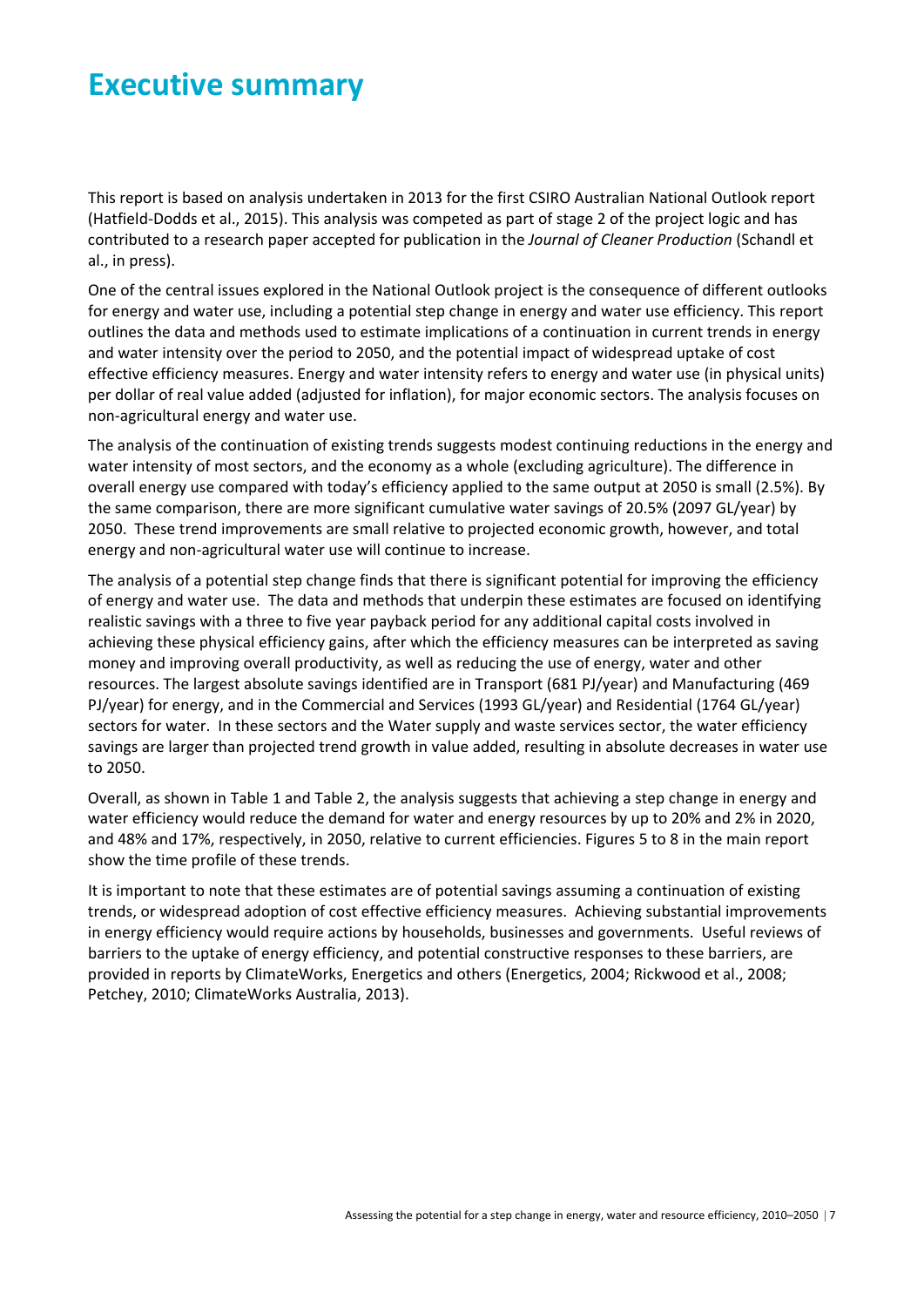#### **Table 1: Projected energy and water savings by 2020 compared to 2011 efficiencies.**

|                                   | PROJECTED SAVINGS TO 2020 |                         |                       |                        |
|-----------------------------------|---------------------------|-------------------------|-----------------------|------------------------|
|                                   |                           | <b>ENERGY (PJ/YEAR)</b> |                       | <b>WATER (GL/YEAR)</b> |
|                                   | <b>Current Trends</b>     | <b>Step Change</b>      | <b>Current Trends</b> | <b>Step Change</b>     |
| <b>Mining</b>                     | $0.8(0.11\%)$             | 2.5(0.36%)              | $-4$ ( $-0.6\%$ )     | $-3(-0.4\%)$           |
| Manufacturing                     | 4.2 (0.28%)               | 10.1 (0.68%)            | $-59$ ( $-8.2%$ )     | $-46(-6.4%)$           |
| Construction                      | 0.0(0.10%)                | 0.3(1.2%)               | 2(7.7%)               | 2(7.7%)                |
| Transport                         | 3.4(0.18%)                | 100.8 (5.3%)            | $0(0\%)$              | $0(0\%)$               |
| <b>Commercial and services</b>    | $0.0(0\%)$                | 6.4(1.7%)               | 129 (8.51%)           | 165 (10.9%)            |
| Residential                       | 5.3 (0.96%)               | 21.1 (3.8%)             | 634 (30.6%)           | 843 (40.7%)            |
| Water supply and waste services   | 0.0(0.13%)                | $0.04$ (~0%)            | 435 (26.7%)           | 436 (26.8%)            |
| Electricity generation            | $0.0(0\%)$                | $0.0(0\%)$              | 14 (4.2%)             | 14 (4. %)              |
| <b>TOTAL</b> (cumulative savings) | 14 (0.19%)                | 141 (2.0%)              | 1151 (16.5%)          | 1412 (20.2%)           |

NOTE: Projections are based on the simulation of changes to intensities (resource use/gross value add) and projections of gross value add. Absolute and % difference in annual consumption is reported with respect to values at 2011.

#### **Table 2 Projected energy and water savings by 2050 compared to 2011 efficiencies.**

|                                   | PROJECTED SAVINGS TO 2050 |                         |                       |                        |
|-----------------------------------|---------------------------|-------------------------|-----------------------|------------------------|
|                                   |                           | <b>ENERGY (PJ/YEAR)</b> |                       | <b>WATER (GL/YEAR)</b> |
|                                   | <b>Current Trends</b>     | <b>Step Change</b>      | <b>Current Trends</b> | <b>Step Change</b>     |
| <b>Mining</b>                     | 34.8 (3.1%)               | 127.2 (11.3%)           | $-8(-0.75%)$          | 53 (5.0%)              |
| Manufacturing                     | 154.9 (8.3%)              | 468.6 (25.0%)           | $-93$ ( $-10.2%$ )    | 383 (41.9%)            |
| Construction                      | $1.2(3.0\%)$              | 3.3(8.2%)               | 13 (28.3%)            | 13 (28.3%)             |
| Transport                         | 166.3 (5.2%)              | 681.1 (21.1%)           | $0(0\%)$              | $0(0\%)$               |
| <b>Commercial and services</b>    | $0.0(0\%)$                | 315.3 (48.9%)           | 273 (10.7%)           | 1993 (77.7%)           |
| Residential                       | $-98.8(-11.4%)$           | 202.0 (23.4%)           | 1242 (38.3%)          | 1764 (54.4%)           |
| Water supply and waste services   | 0.6(3.9%)                 | 1.9(13.3%)              | 645 (33.4%)           | 691 (35.8%)            |
| Electricity generation            | $0.0(0\%)$                | $0.0(0\%)$              | 25 (5.3%)             | 25 (5.3%)              |
| <b>TOTAL</b> (cumulative savings) | 259 (2.5%)                | 1800 (16.9%)            | 2097 (20.5%)          | 4921 (48.1%)           |

NOTE: Projections are based on the simulation of changes to intensities (resource use/gross value add) and projections of gross value add. Absolute and % difference in annual consumption is reported with respect to values at 2011.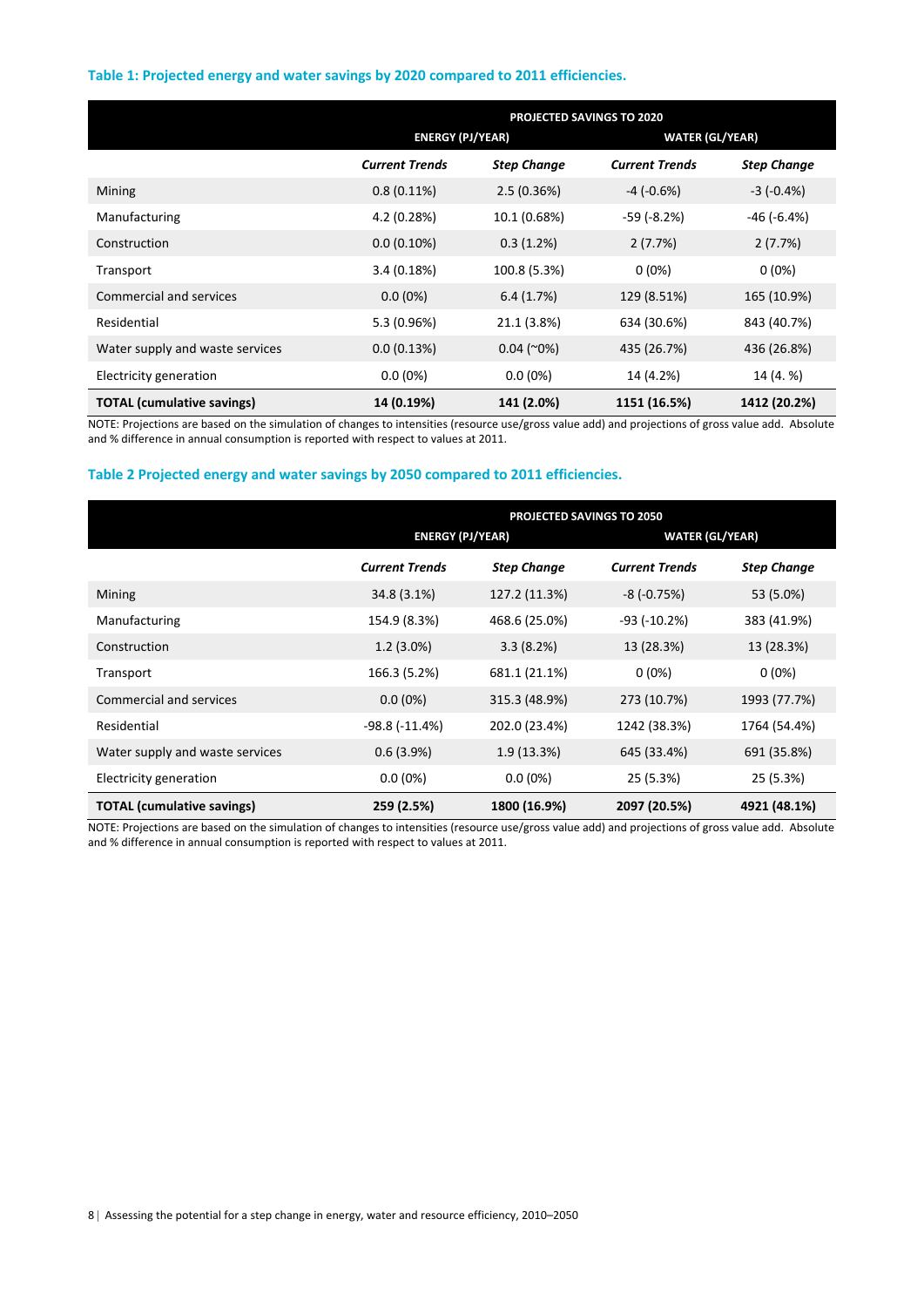## **1 Introduction**

Historical data on water and energy use and projections of future trends in efficiency have been collated and developed for the Australian National Outlook project. The Material and Energy Flow Integrated with Stocks (MEFISTO) approach employs an accounting structure that parallels established data bases hosted by the Australian Bureau of Statistics (ABS) and Bureau of Resources and Energy Economics (BREE).

We have been fortunate to gain early access to the Industrial Energy Efficiency Analysis Tool (ClimateWorks Australia, 2013) originally developed by ClimateWorks<sup>1</sup> in the context of the Industrial Energy Efficiency Data Analysis Project (IEEDAP). From this tool we have acquired 'Current Trend' and more ambitious 'Step Change' potential energy efficiency targets, self‐identified by industry.

Projections of future energy and water efficiency in the following eight non-agricultural industry sectors and the residential sector are based on dynamic models of stock turnover driven by attrition and replacement of old stock. The sectoral definitions are based on the Australian and New Zealand Standard Industrial Classification (ANZSIC) Industry Divisions<sup>2</sup>.

- Mining (Division B)
- Manufacturing (Division C)
- Construction (Division E)
- Transport (Division I)
- Commercial and Services (Divisions F, G, H, J, K, L, M, N, O, P, Q, R, S)
- Residential
- Water supply and waste services (part of Division D)
- Electricity generation(part of Division D)
- Gas Supply (part of Division D)

The focus on intensive variables of energy and water intensity measured with respect to AUD\$ Billion in value add (Petajoules (PJ) or Gigalitres (GL) per AUD\$ Million), is deliberate as these are to be used with a CGE model that generates projections of future economic output by sector. Combined, we can produce extensive results on future total water and energy consumption in the non-agricultural economy.

Currently MEFISTO has a national resolution and simulates 'futures' from 2012 having 2011 as a base year for most data sources. Two scenarios of future water and energy efficiency were developed: a 'Current Trends' and a 'Step Change' scenario.

<sup>1</sup> http://www.climateworksaustralia.org/

<sup>2</sup> http://www.innovation.gov.au/SCIENCE/INTERNATIONALCOLLABORATION/ACSRF/Pages/ANZSICCodes.aspx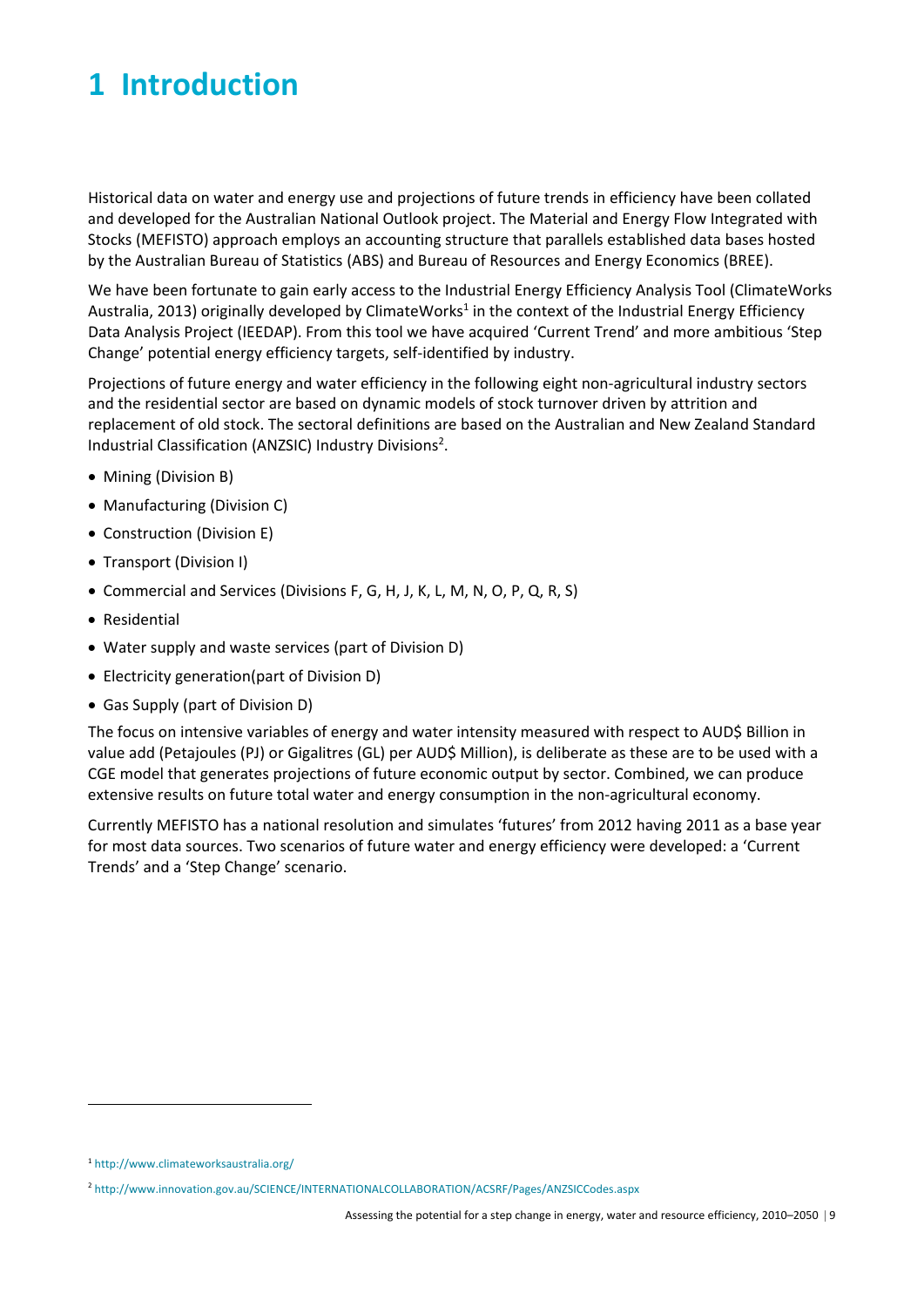## **2 Methods and Assumptions**

## 2.1 General Methods

It's important to note that in this analysis there is often a separation between the inputs of the magnitude of change in energy or water intensity, and the simulation of the nature or form of that change.

In general, the continuation of Current Trends and Step Change scenarios use: 1) a model of stock turnover to estimate the form of transitions in energy efficiency, where data is available; 2) if stock data is not available, but there are data for magnitudes of sector‐level efficiency change, a logistic function is used to approximate the uptake of more efficient technologies and; 3) lacking both stock data and information on efficiency change, an extension of historical efficiency is estimated based on a statistical approach that defines three classifications (increasing, decreasing or flat) of trends in observed time series data. This is more generally the case with estimating future water efficiencies. What follows is detail on these different approaches.

## 2.2 Stock flow model of asset turnover

### **Components of the model**

A stock flow model was developed to provide a basis for transitions from current year (2011) to simulated future efficiencies at some time point "*t*". This relied on two or three key inputs depending on the availability of data and linkages to other models (refer to Figure 1).

Firstly, a database of the current "legacy" assets is required to characterise the asset types used by industry sectors. This database initialises the "existing stock" of assets. It would be advantageous to have agestructure of asset stock in this database but, understandably, businesses are not forthcoming about the age of plant that constitutes their core capacity and potentially their competitive (dis)advantage. In the absence of age‐structure data, a uniform distribution across age brackets has been assumed. This will underestimate the potential rate of turnover in stock and, thereby, the speed at which new efficiencies are introduced.



#### **Figure 1: Simplified representation of the stock flow model.**

NOTE: Legacy assets begin the cycle of stock attrition moderated by a failure rate that produces a flow of discarded stock, which defines the magnitude of the flow of new stock to replace it. The aggregate efficiency of existing stock is characterised by the blend of efficiencies in legacy and new stock (barrels represent stocks, tubes are flows and hexagons are parameters of the model).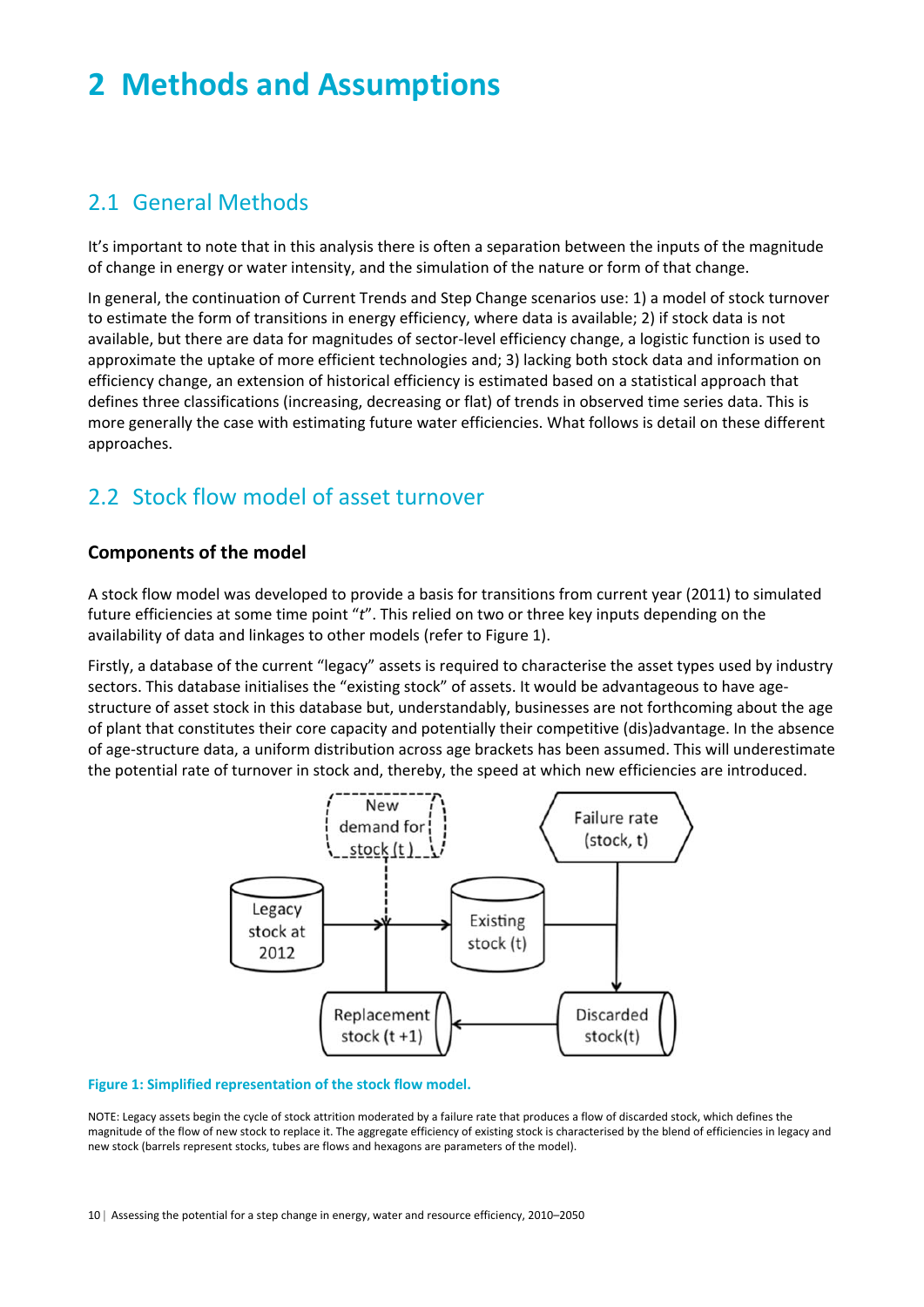Secondly, a yearly "failure rate" parameter needs to be specified for the expected failure in the population of assets according to those assets' expected lifetime and using Weibull distributions of machine failure (Weibull, 1951). Weibull distributions are commonly used statistical models in engineering failure studies and lifetime analysis (Kececioglu, 2002; IEEE Standards Coordinating Committee 37 on Reliability Prediction, 2003; Lawless, 2003)

### **Weibull distributions**

Two-parameter Weibull distributions have the mathematical form as in Equation 1 below:

**Equation 1** 

$$
W(t,k,L)=\frac{k}{L^k}t^{k-1}e^{-(t/L)^k}, 0 < x < \infty
$$

In this work, the variable *t* refers to simulated future time. Please note: unless otherwise stated, "*t"* refers to the time *interval* between the future date and the base year of 2011, e.g. at 2020, *t* = 9. *k* is the shape parameter and *L* is the scale parameter of the distribution. We used a different Weibull distribution for each stock type defined by different scale parameters.

Given the assumption of a uniform age-structure distribution for a stock type, we may treat the time dimension as effectively the "time to failure" for the population of stock of a given type. In this case, Equation 1 gives a distribution for which the failure rate is proportional to a power of time. The shape parameter, *k*, is that power plus one, and where *k* > 1, this indicates that the failure rate increases with time. This is characteristic of an ageing process, or where parts are more likely to fail as time goes on. For all stock types, *k* was chosen to be equal to 5. The life expectancies of different stock types were used as the scale parameter, *L*.

Note that in this exercise we do not need to apply the Weibull distribution repeatedly over time to simulate successive generations of new plant. The first generation of new plant is assumed to have an energy efficiency representing the trend or Step Change scenario. Thereafter any new or replacement plant has the same efficiency as the preceding generation.

Another way of saying this is: we *could* have used the Weibull distribution repeatedly to get a sense of the timing of a  $2<sup>nd</sup>$  or  $3<sup>rd</sup>$  generation of new plant, but this would not give us any further information on the transition to new efficiencies. They would have already been achieved in the first generation. Second generation efficiencies are modelled according to the logic of Section 2.5.

Refer to Figure 9 in the Supplementary information for a graph of Weibull distributions and Table 9 for life expectancies, for all stock types where data was available. These were used to define the failure rate component of the stock turnover model.

### **Limitations of the model**

The model is partially empirical – starting from databases on stock characteristics of industry sectors – and partially statistical – relying on a failure rate assumed from a distribution function. A more precise, though possibly no more accurate, model could represent processes in the industry sectors to arrive at a more bottom‐up calculation of changes to efficiency.

A third possible key input to the stock flow model is shown in Figure 1 the dotted flow variable "new demand for stock" flow and its connection to existing stock. This is not currently part of the industrial stock flow model though it does feature in the estimation of residential dwelling water and energy use. This does not alter the magnitude of potential industrial efficiency changes but its omission may underestimate the speed at which those changes occur.

New demand for stock would ideally be driven by output from an economic model. Very likely there would be a circular relationship between improvements in efficiency, reduced costs of production, increased profitability and an increasing demand for new, more efficient, stock. This is a system feedback that would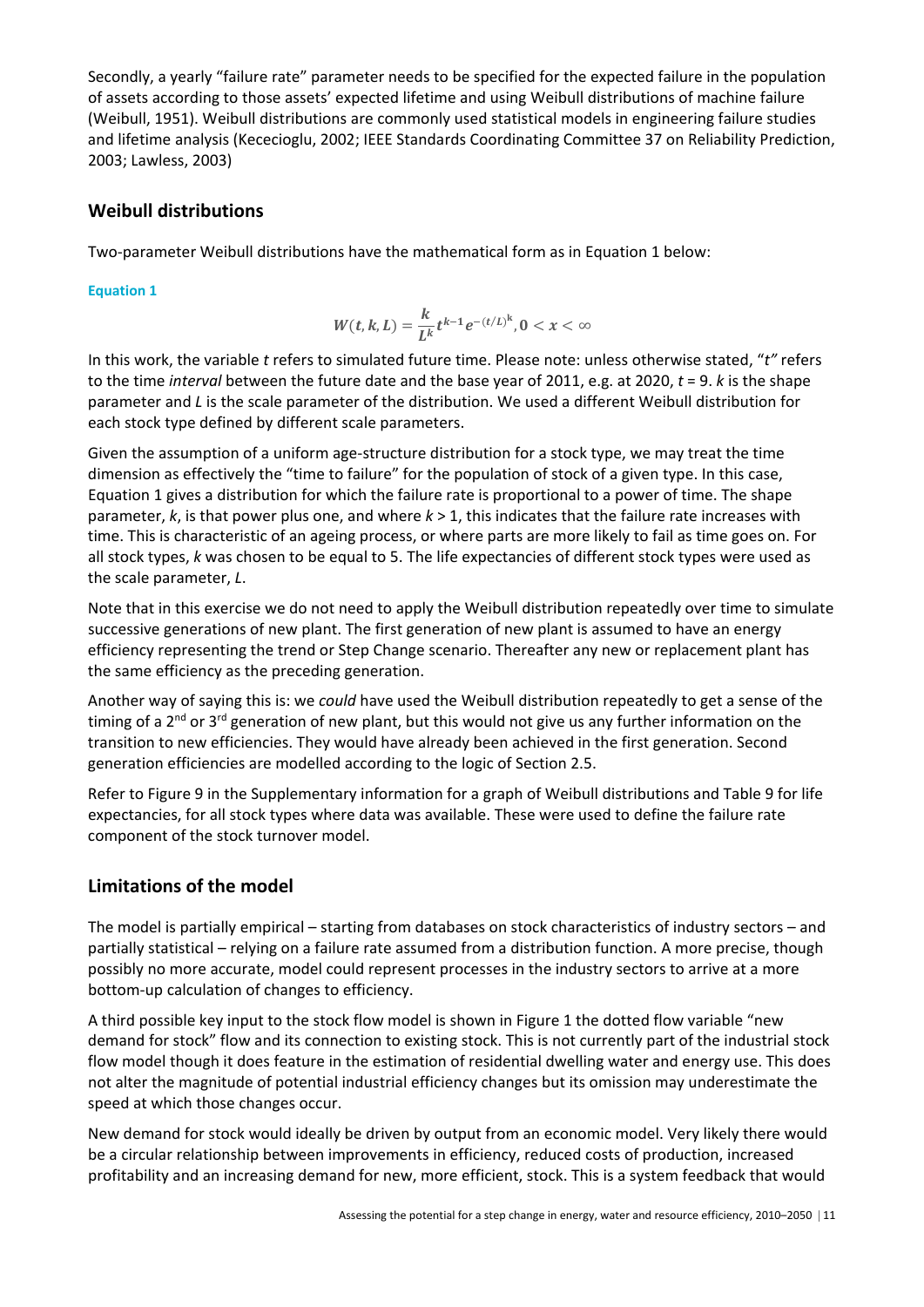imply the link to an economic model would be an iterative one for each time step in simulation. This is an ambitious technical integration that is deferred to future work.

## 2.3 Logistic approximation of efficiency uptake

Where there were no stock data but there existed information on the future magnitude of change to sectoral energy or water efficiency, then a logistic curve was used to estimate the timing and form of the transition to the new efficiency. The logistic curve in has been commonly observed in diffusion of innovation and technology uptake (Mansfield, 1961; Grübler, 1990) and has the mathematical form as below:

#### **Equation 2**

$$
L(t) = \frac{1}{(1 + e^{-t/k})}
$$

…where *k* is a parameter that modifies the scale but not the general form of the logistic function. As shown in Figure 2, where the value of *k* = 1, the logistic curve extends from 0 to 1 for practical purposes over an interval of 10 (from *t* = ‐5 to 5). In our use of the logistic function we assumed a transition to take place over an interval of 30 years hence we used a value of *k* = 1/3 with the variable time, *t* in years.



**Figure 2: Form of the logistic function where the parameter k = 1, in the model k = 10/width where "width" is an estimate of the time for the transition to take place equal to 30 years.**

## 2.4 Statistical methods for estimating future trends

Where there were no data on existing stock use in sectors and no data on the future energy or water efficiency, some estimate of future trends was developed from historical data. This approach used a statistical model based on trends in the data rather than a logistic curve or model based on the use and turnover of stock. As such, it was used exclusively for the calculations of the Current Trends scenario.

Historical time‐series data up to 2011 on energy use by economic sectors (Stark et al., 2012) or water use (ABS, 2000; 2004; 2006; 2009; 2011), were divided by gross value add (GVA) time‐series data from the Australian National Accounts (ABS, 2012). For the residential sector the value of home ownership was used instead of GVA.

These historical intensity data were inspected for coarse level trends under three classifications of observed time series data: an increasing, decreasing or flat trend.

A 'flat' trend is observed when the average over all historical data is adequate approximation to all points in that time series. Increasing trends are fitted by a linear regression or power law whichever best describes the historical data. A decreasing trend may also be fitted with a regression unless this produces unrealistic (negative energy use) future results, in which case an exponential decrease is assumed to some saturating value which is *c* % less than the efficiency observed at the end of history (i.e. at 2011).

12 | Assessing the potential for a step change in energy, water and resource efficiency, 2010-2050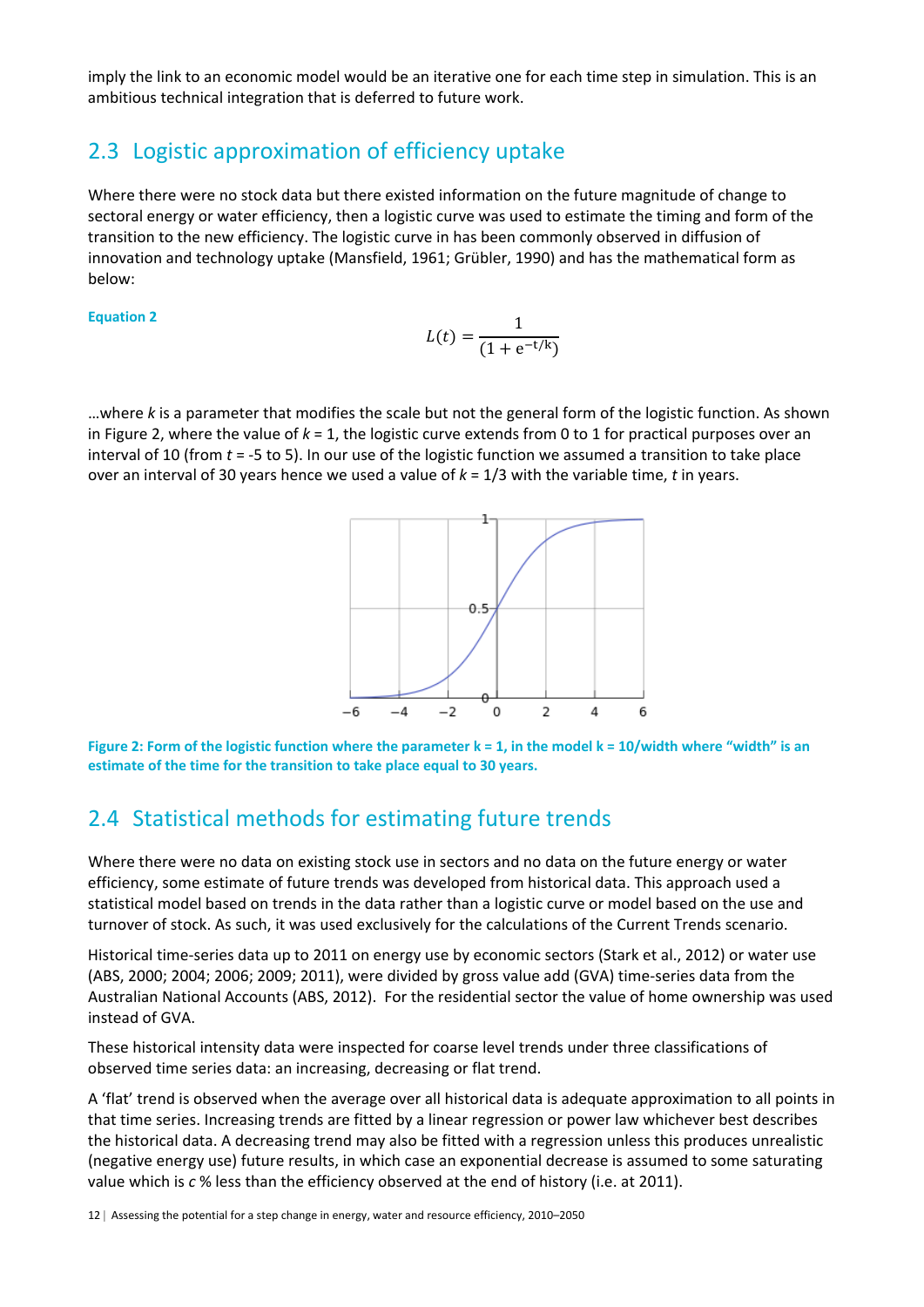**Equation 3** 

$$
F(t) = efficiency_{t=2011} \times (ce^{-t/5} + (1 - c))
$$

By differentiating this function and evaluating at *t* = 2012, we may solve for *c* so that the gradient of *F(t)* matches that of the gradient of the decreasing historical trend in the last 5 years of records, *m* as in Equation 4:

**Equation 4** 

$$
\left. \frac{dF(t)}{dt} \right|_{2012} = efficiency_{t=2011} \times \frac{-c}{5} \left( e^{-20/5} \right) = m
$$

### 2.5 Expectation of future efficiency gains

The possible future energy efficiencies identified in the literature we surveyed are for 2020 but we wish to simulate to 2050. We assume that further efficiency gains are possible in decades beyond 2020 according to the following formula where *t* = a future year date:

**Equation 5.** 

*efficiency*<sub>t>2020</sub> = *efficiency*<sub>t=2020</sub> × 
$$
(2 - {^{10}}\sqrt{0.5})^{t-2020}
$$

The effect of this formula is to produce an efficiency gain of 50% for the decade 2020 to 2030 and subsequently a 25% improvement in efficiency for 2030 to 2040 and an additional 12.5% gain for 2040 to 2050. A graph of this multiplier for energy efficiencies at 2020 from Equation 5 is shown in Figure 3.



**Figure 3: Multiplier for expected future energy efficiency beyond that achieved at 2020**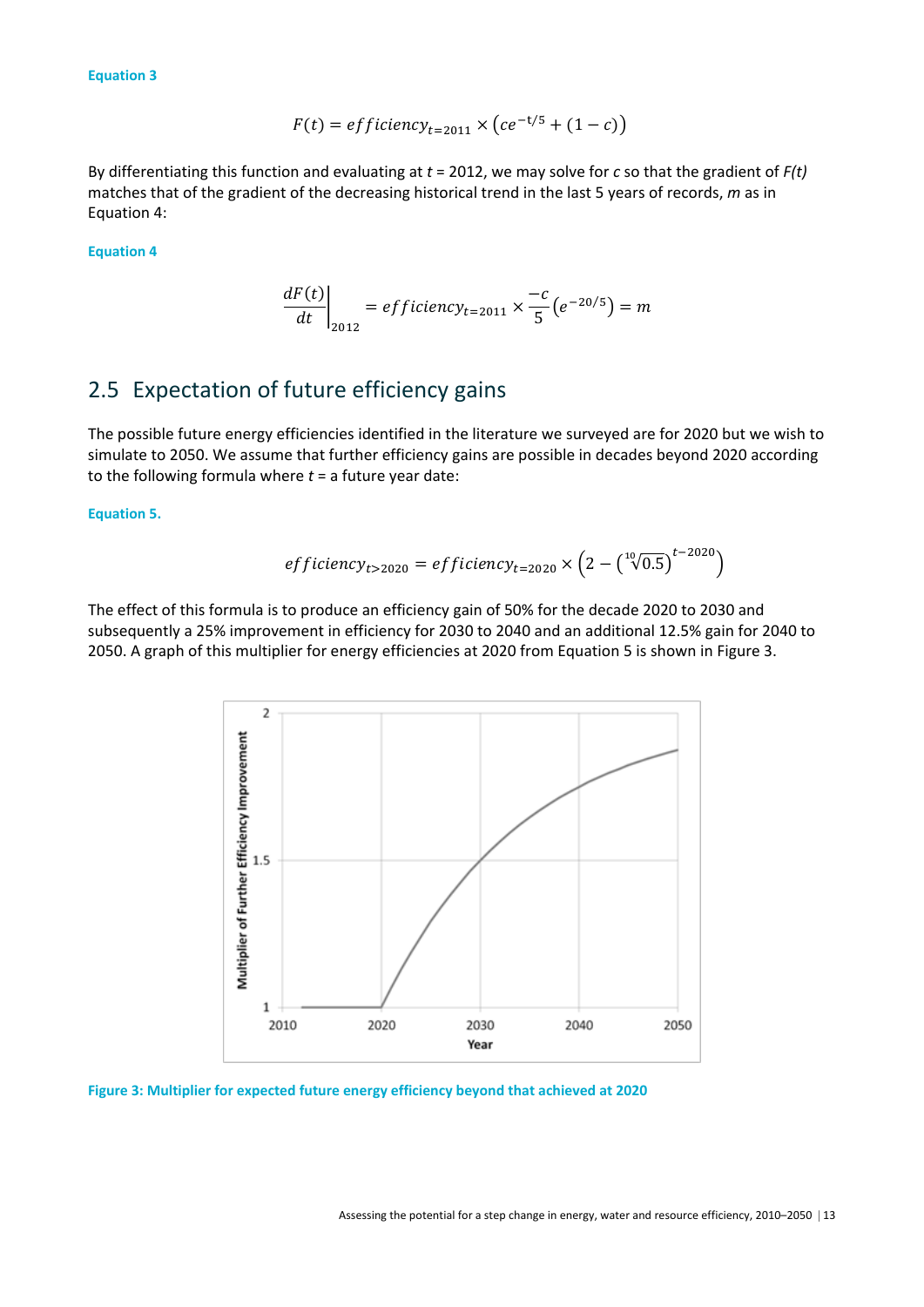Generally, further changes to efficiency are assumed to become available after 2020 producing a compound effect but with subsequent decades only being able to achieve 50% of the relative efficiency gains of the preceding decade. The exceptions to the above, formalised expectations are in the Mining sector and the Manufacturing sector.

Processes that are heavily used in the Manufacturing sub sectors of ferrous and non‐ferrous metals production and cement production are assumed to be already close to their thermodynamic limit and no further efficiency gains beyond those specified in are possible.

Three main processes involved are: blast furnaces, furnaces/ kilns and electrolytic processes. The end use of energy by the capital stock of these processes is dominated (>95%) by ferrous and non‐ferrous metals production and cement production and constitutes approximately 20% of energy use in the Manufacturing sector, nationally. It is assumed this part of the Manufacturing sector is not open to increasing efficiency gains beyond those identified for 2020 in Table 3 and Table 5.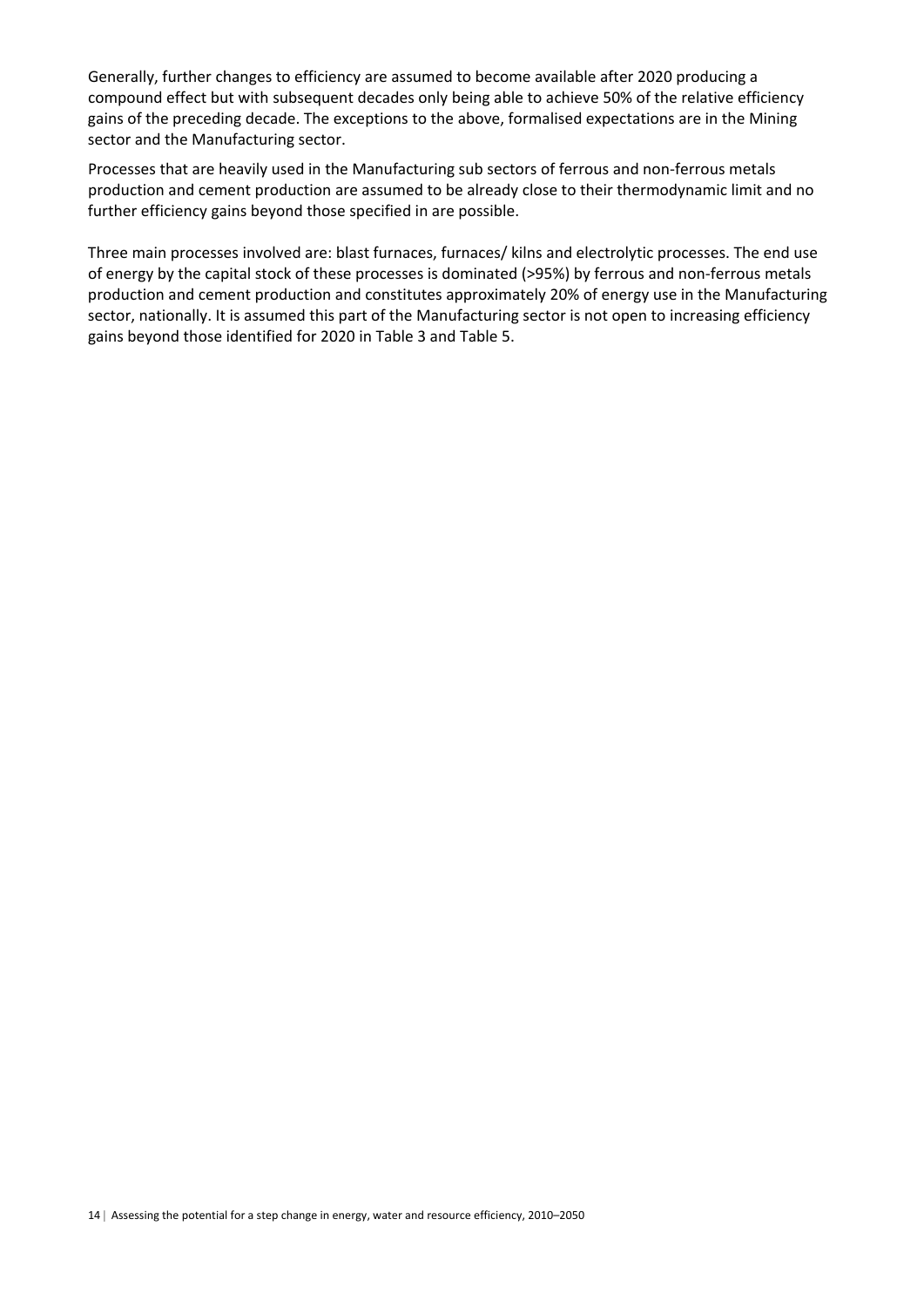

All sectors except Electricity Generation are considered here. The future efficiency of the Electricity Generation sector is the topic of the Energy Sector Model (ESM) that operates independently of MEFISTO elsewhere in the *Australian National Outlook* (ANO) project. Unless elsewhere defined, 'energy use' is synonymous with 'energy consumption' and is defined as in the Energy Statistics Tables from BREE<sup>3</sup> as: "Total net energy consumption is equal to the consumption of all fuels minus the production of derived fuels." Residential energy intensity is treated differently to other sectors being measured initially in Gigajoules per dwelling (GJ/dwelling) then that is multiplied by a projected national total need for dwellings according to population forecast developed specifically for this project (ABS, 2013a).

### 3.1 Historical data

Detailed data from is available from BREE as the Australian Energy Statistics Tables and was aggregated to the sectors represented in MEFISTO. Detail on energy end‐use in the Residential sector was sourced from Appendix G of the report *Energy use in the Australian residential sector 1986–2020* (DEWHA, 2008) and totals cross checked with the data from the Australian Energy Statistics' Table F (Stark et al., 2012).

### 3.2 Current Trends

We have had privileged access to the Industrial Energy Efficiency Analysis Tool (ClimateWorks Australia, 2013) originally developed by ClimateWorks<sup>4</sup> in the context of the Industrial Energy Efficiency Data Analysis Project (IEEDAP). From this tool we have acquired the base assumptions about Current Trend energy efficiency improvements self-identified by industry – see Table 3.

The absolute numbers of energy use in Terajoules (TJ) in are not equivalent to the total energy use in those sectors as the data in IEEDAP is a sample. However relative measures of efficiency improvement were assumed to apply across the whole of the respective sector.

Several ANZSIC sectors are missing from the IEEDAP analysis, specifically those that we have represented in our Commercial and Services sector. Potential energy efficiency improvements in that sector were estimated from the data available on star rated commercial buildings from the National Australian Built Environment Rating System (NABERS<sup>5</sup>). Based on NABERS' records the average commercial building would rate around 3.5 stars or an average energy intensity of 550 MJ/m<sup>2</sup>. The Current Trend for the Commercial and Services sector is flat and so this spatial efficiency would remain until 2050.

<sup>3</sup> http://www.industry.gov.au/Office-of-the-Chief-Economist/Publications/Pages/Australian-energy-statistics.aspx

<sup>4</sup> http://www.climateworksaustralia.org/

<sup>5</sup> http://www.nabers.gov.au/public/WebPages/Home.aspx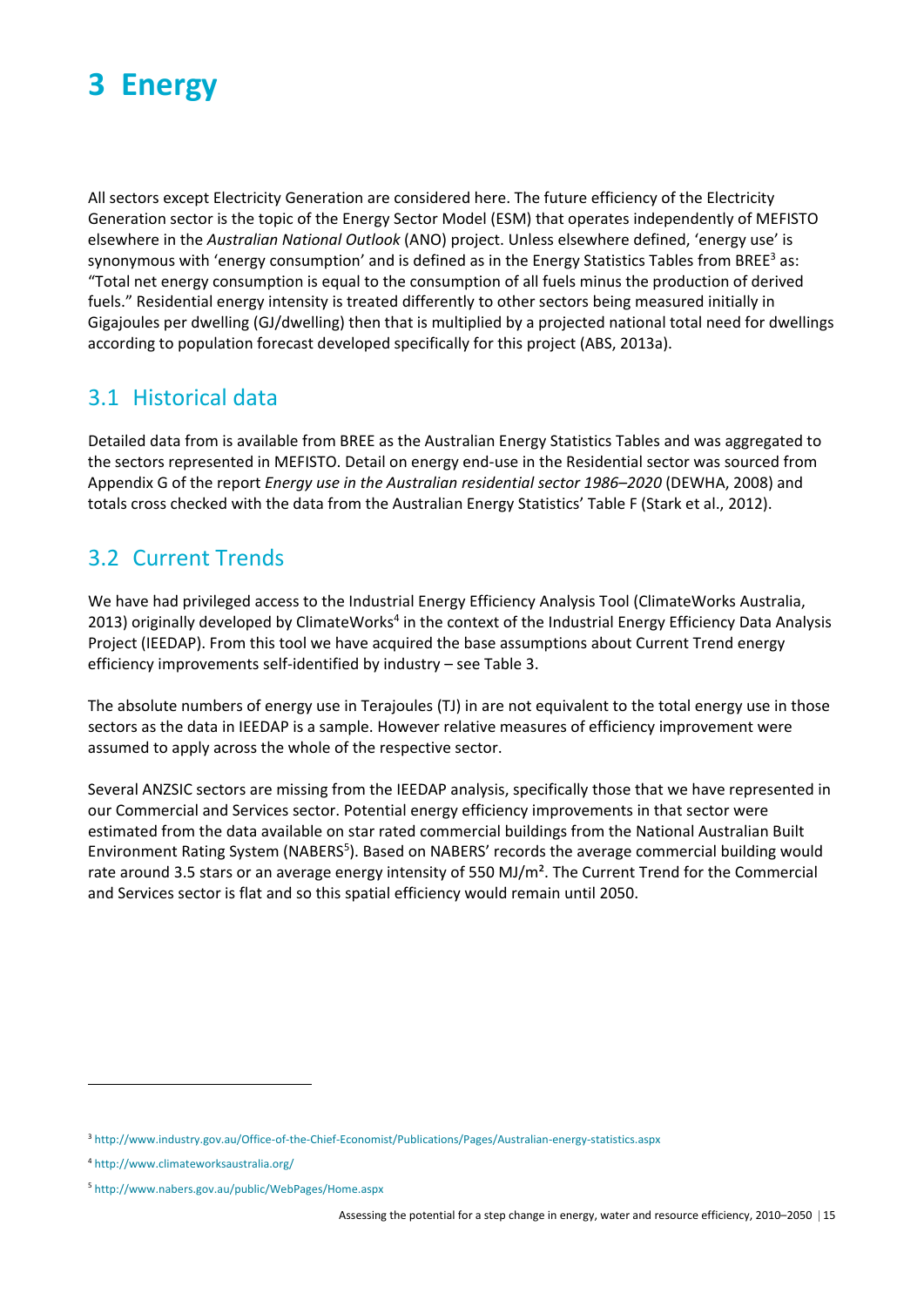**Table 3: Data derived (for a sample of all businesses) from IEEDAP used to define the "Base" or Current Trend efficiency changes in selected non‐agricultural industries.** 

| <b>2020 PROJECTED ENERGY SAVINGS</b>              | <b>CURRENT ENERGY USE</b><br>(T) | <b>BASE %</b><br><b>CHANGEIN USE</b> |
|---------------------------------------------------|----------------------------------|--------------------------------------|
| Coal mining                                       | 13,962                           | 2.90%                                |
| Oil and gas extraction                            | 22,301                           | 2.00%                                |
| Metal ore mining                                  | 34,023                           | 3.90%                                |
| Non-metallic mineral mining and quarrying         | 1,697                            | 1.90%                                |
| Exploration and other mining support services     | 878                              | 5.10%                                |
| Mining subtotal                                   | 72,862                           | 3.10%                                |
| Food product manufacturing                        | 15,391                           | 2.40%                                |
| Beverage, tobacco and textile                     | 2,167                            | 3.10%                                |
| Wood, pulp, paper and printing                    | 9,564                            | 2.80%                                |
| Petroleum and coal product manufacturing          | 27,331                           | 10.00%                               |
| Basic chemical and chemical product manufacturing | 66,070                           | 6.80%                                |
| Polymer product and rubber product manufacturing  | 233                              | 2.10%                                |
| Mineral product, primary metal and metal product  | 72,178                           | 4.20%                                |
| Fabricated metal product manufacturing            | 226                              | 1.80%                                |
| Other manufacturing                               | 665                              | 1.70%                                |
| <b>Manufacturing subtotal</b>                     | 193,824                          | 5.10%                                |
| <b>Water and waste services</b>                   | 1,017                            | 2.10%                                |
| <b>Construction</b>                               | 1,080                            | 1.60%                                |
| <b>Transport</b>                                  | 27,842                           | 2.80%                                |
| <b>TOTAL</b>                                      | 296,625                          | 4.20%                                |

Residential energy intensity is treated differently to other sectors in being measured in Gigajoules per dwelling (GJ/dwelling) initially. This per dwelling intensity is then multiplied by numbers for dwellings in Australia in a given future year to estimate total residential energy end use.

Change in the residential energy end use for Current Trends was based on the report *Energy use in the Australian residential sector 1986–2020* (DEWHA, 2008). The trends to 2020 were common across the Current Trends and Step Change scenarios and are shown for different residential end uses of energy in Figure 4. The extensions of water heating, cooking and appliance energy use per dwelling trends to 2050 were calculated as in Section 2.4. The projection of space heating and cooling energy is a function of the projected mix of dwelling types (proportion(t)<sub>type</sub>) paired with assumptions that the trend of increasing dwelling floor space (floor space(t)<sub>type</sub>) continues to 2050 – refer to Equation 6 and Table 4..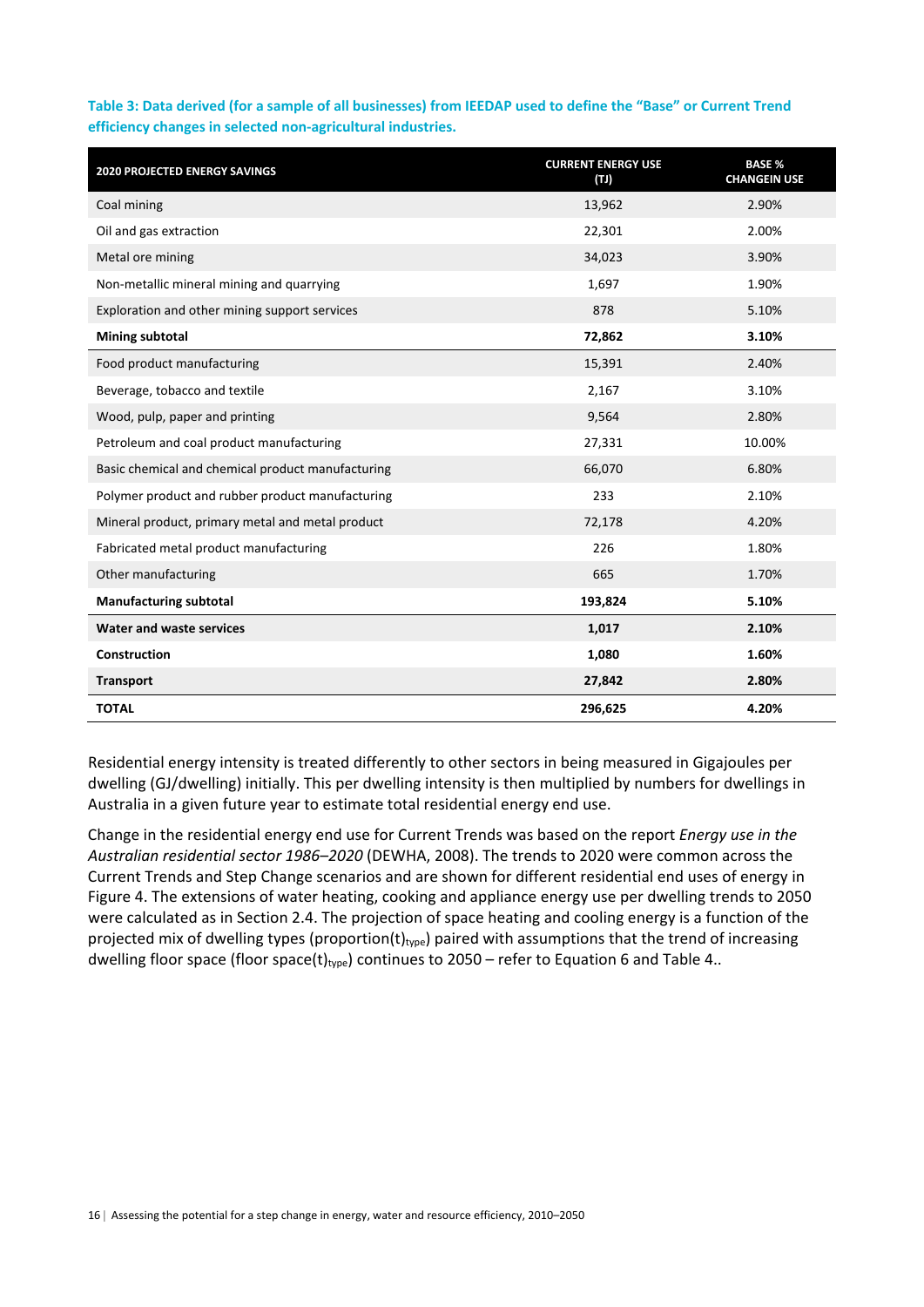

**Figure 4: Residential energy intensities for different end uses from Energy use in the Australian residential sector 1986–2020 (DEWHA, 2008).** 

**Equation 6: here**  $T_c$  **is the Current Trends total energy for space heating, S is the specific space conditioning intensity**  $(MJ/m<sup>2</sup>)$ , D(t) is the total number of dwellings at time, t and proportion(t)<sub>type</sub> and floor space(t)<sub>type</sub> are the **proportion of total dwellings, and the average floor space of dwellings of types listed in Table 4, respectively.** 

$$
T_C = \sum_{type} D(t) \times proportion(t)_{type} \times floor\ space(t)_{type} \times S
$$

|  |  | Table 4: Assumptions of residential dwelling type mix and floor space in the Current Trends scenario. |
|--|--|-------------------------------------------------------------------------------------------------------|
|--|--|-------------------------------------------------------------------------------------------------------|

|                | PROPORTION OF ALL DWELLING TYPES |       | FLOOR SPACE OF NEW DWELLING (M <sup>2</sup> ) |      |
|----------------|----------------------------------|-------|-----------------------------------------------|------|
|                | 2012                             | 2050  | 2012                                          | 2050 |
| Separate house | 78.8%                            | 78.8% | 257                                           | 394  |
| Semi-detached  | 9.6%                             | 9.6%  | 157                                           | 241  |
| Apartment      | 11.6%                            | 11.6% | 157                                           | 241  |

Using all the assumptions, methods and estimations referred to above, shows the projected change in energy intensity (PJ/AUD\$ Billion GVA) for the Step Change scenario across eight non-agricultural sectors of the Australian economy.

Using all the assumptions, methods and estimations referred to above, Figure 5 shows the projected change in energy intensity (PJ/AUD\$ Billion GVA) for the Step Change scenario across 7 non-agricultural sectors of the Australian economy referred to in the Introduction..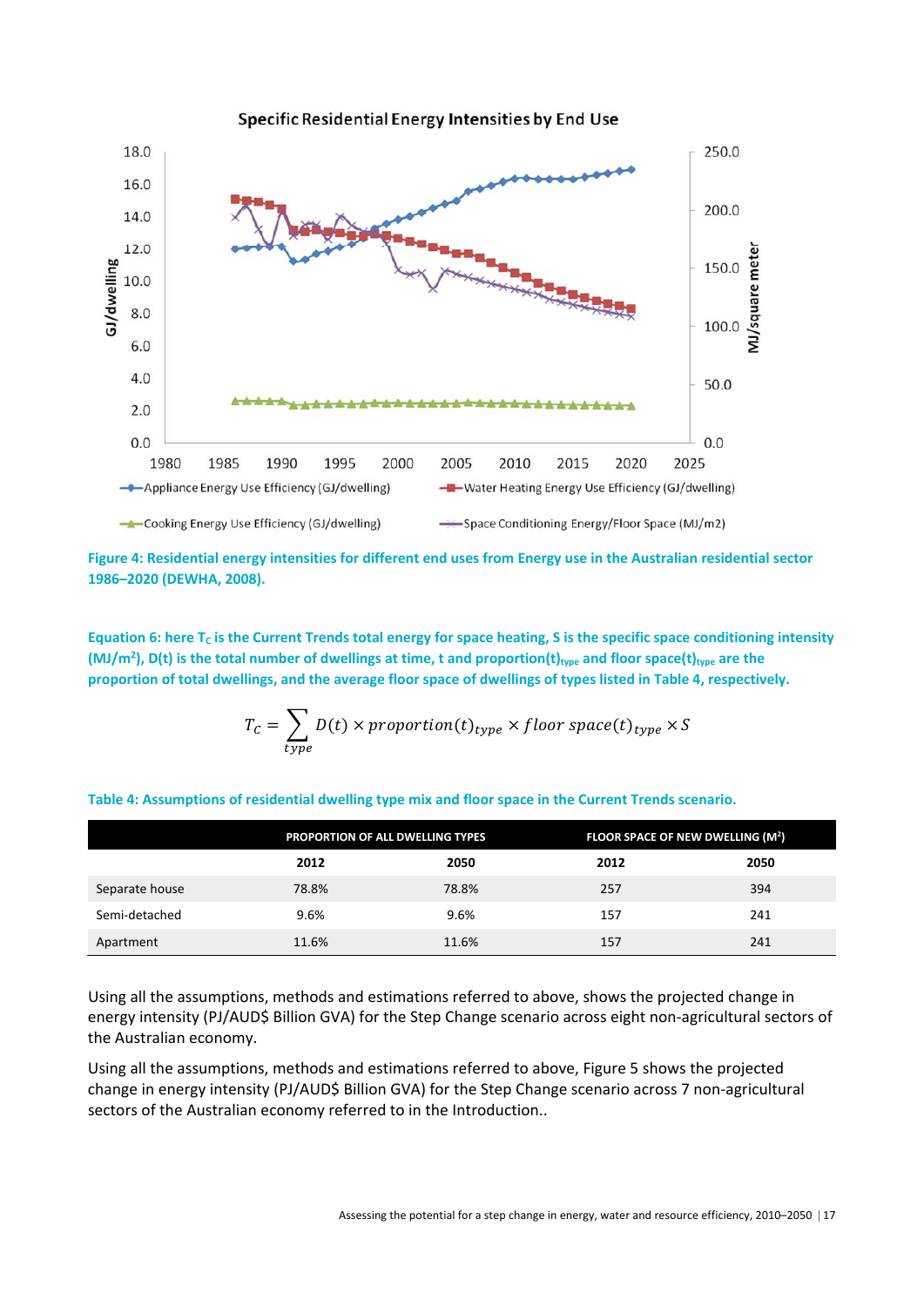

**Figure 5: Estimations of Current Trends in energy intensity for 7 aggregate sectors of the Australian economy to 2050.** 

### 3.3 Step Change

The Step Change assumptions also derive from the Industrial Energy Efficiency Analysis Tool (ClimateWorks Australia, 2013) – see Table 5 on the following page. Again, the absolute numbers of energy use in Terajoules (TJ) are not equivalent to the total energy use in those sectors as the data in IEEDAP is a sample. However relative measures of efficiency improvement were assumed to apply across the whole of the respective sector.

As with the Current Trends scenario, potential energy efficiency improvements rely on data available on star rated commercial buildings from the National Australian Built Environment Rating System (NABERS<sup>6</sup>).

In the Step Change scenario the Commercial and Services sector is assumed to improve in efficiency by relatively the same amount as if all new, or progressively retrofitted commercial buildings were 6‐star (average energy intensity based on NABERS' records of 300 MJ/m²). This is nearly a 50% decrease in energy intensity across the sector. This is brought in over a 30 year period according to the logistic approach discussed in Section 2.3.

<sup>6</sup> http://www.nabers.gov.au/public/WebPages/Home.aspx

<sup>18 |</sup> Assessing the potential for a step change in energy, water and resource efficiency, 2010-2050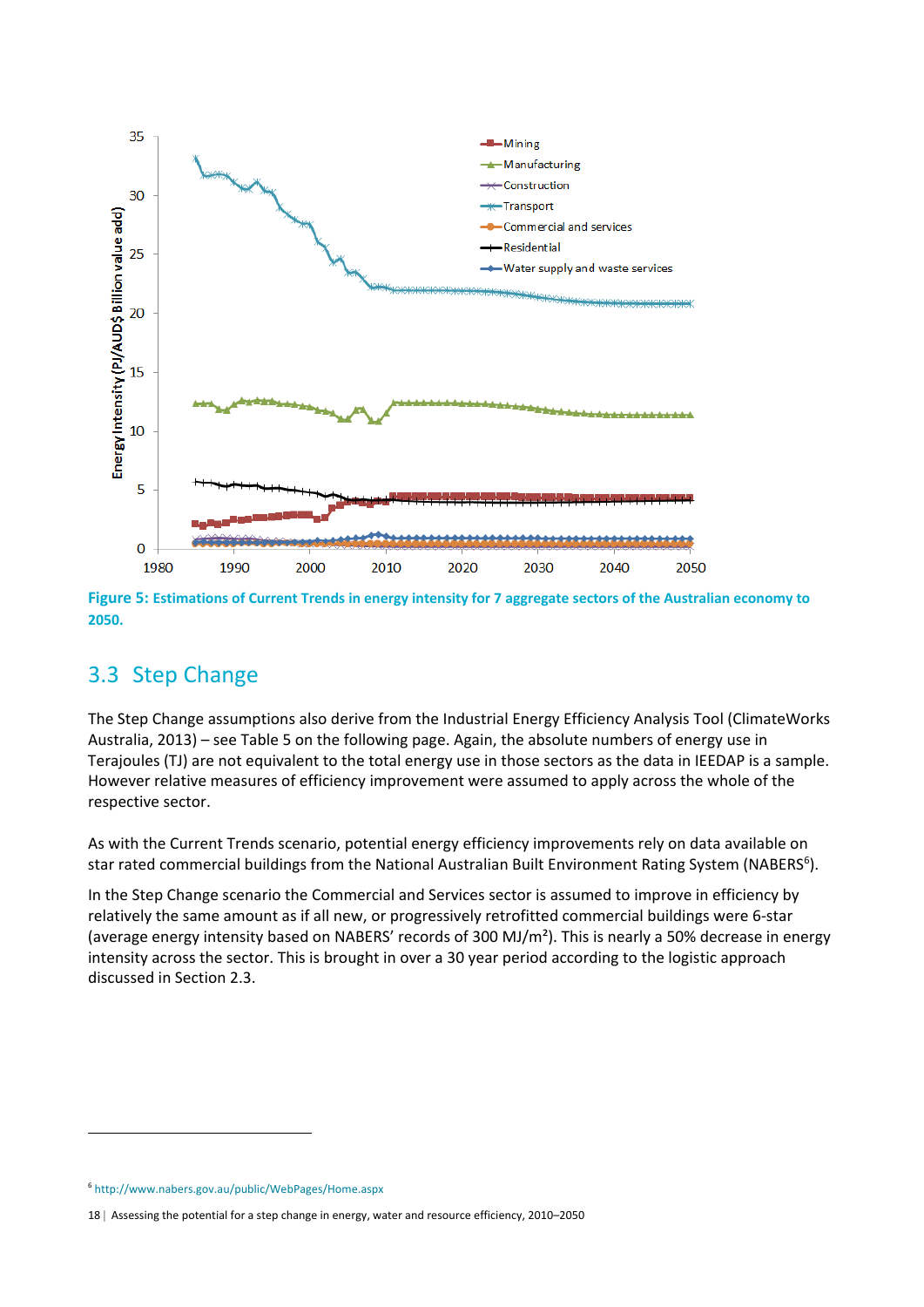**Table 5: Data derived (for a sample of all businesses) from IEEDAP used to define the future Step Change efficiency changes in selected non‐agricultural industries.** 

| <b>2020 PROJECTED ENERGY SAVINGS</b>              | <b>CURRENT ENERGY USE</b><br>(T) | STEP %<br><b>CHANGE IN USE</b> |
|---------------------------------------------------|----------------------------------|--------------------------------|
| Coal mining                                       | 13,962                           | 6.70%                          |
| Oil and gas extraction                            | 22,301                           | 9.20%                          |
| Metal ore mining                                  | 34,023                           | 8.50%                          |
| Non-metallic mineral mining and quarrying         | 1,697                            | 7.30%                          |
| Exploration and other mining support services     | 878                              | 12.30%                         |
| <b>Mining subtotal</b>                            | 72,862                           | 8.30%                          |
| Food product manufacturing                        | 15,391                           | 10.80%                         |
| Beverage, tobacco and textile                     | 2,167                            | 39.20%                         |
| Wood, pulp, paper and printing                    | 9,564                            | 13.00%                         |
| Petroleum and coal product manufacturing          | 27,331                           | 24.00%                         |
| Basic chemical and chemical product manufacturing | 66,070                           | 15.60%                         |
| Polymer product and rubber product manufacturing  | 233                              | 8.20%                          |
| Mineral product, primary metal and metal product  | 72,178                           | 9.60%                          |
| Fabricated metal product manufacturing            | 226                              | 8.10%                          |
| Other manufacturing                               | 665                              | 13.60%                         |
| <b>Manufacturing subtotal</b>                     | 193,824                          | 12.80%                         |
| <b>Water and waste services</b>                   | 1,017                            | 4.90%                          |
| <b>Construction</b>                               | 1,080                            | 7.30%                          |
| <b>Transport</b>                                  | 27,842                           | 11.20%                         |
| <b>TOTAL</b>                                      | 296,625                          | 11.10%                         |

The Step Change for the Residential sector also assumes a progressive transition to 6 star homes (a 40% reduction on the current average) and also assumes that the trend of increasing dwelling floor space ceases at 2015 and the floor area of new dwellings, of all types, is frozen at that level until the end of simulation. The proportions of dwellings, of different types, transitions to approximately those observed in the Australian city with the highest incidence of apartment living (Sydney), currently: 60% of separate dwellings: 20% semi‐detached: 20% apartments – see p 42 of *State of Australian Cities 2010* (Infrastructure Australia, 2010).

**Table 6: Assumptions of residential dwelling type mix and floor space in the Step Change scenario.** 

|                | PROPORTION OF ALL DWELLING TYPES |       | FLOOR SPACE OF NEW DWELLING (M <sup>2</sup> ) |      |
|----------------|----------------------------------|-------|-----------------------------------------------|------|
|                | 2012                             | 2050  | 2012                                          | 2050 |
| Separate house | 78.8%                            | 60.0% | 257                                           | 268  |
| Semi-detached  | 9.6%                             | 20.0% | 157                                           | 164  |
| Apartment      | 11.6%                            | 20.0% | 157                                           | 164  |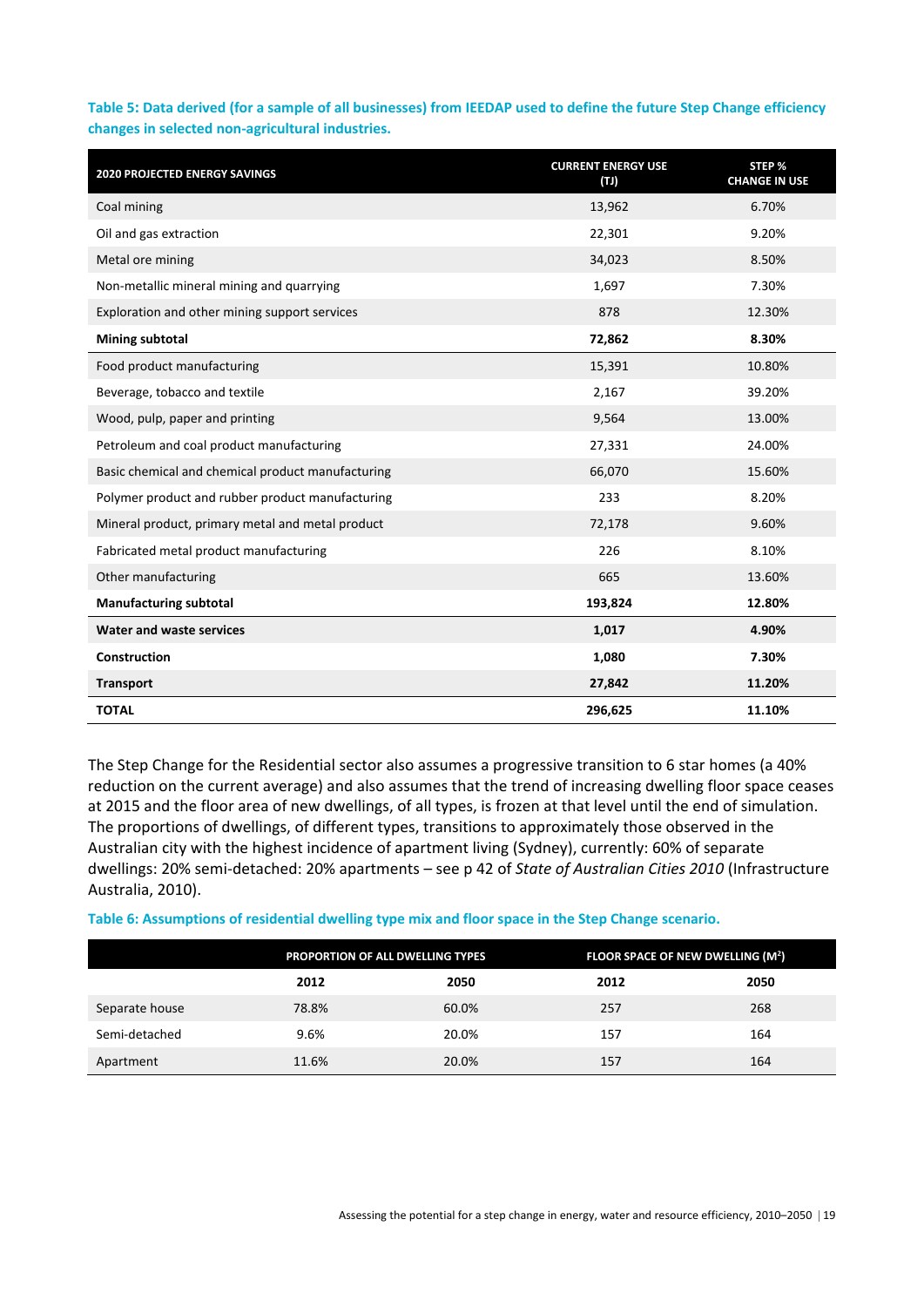Using all the assumptions, methods and estimations referred to above, Figure 6 shows the projected change in energy intensity (PJ/AUD\$ Billion GVA) for the Step Change scenario across 7 non-agricultural sectors of the Australian economy referred to in the Introduction.



**Figure 6: Estimations of Step Change in energy intensity for 7 aggregate sectors of the Australian economy to 2050.**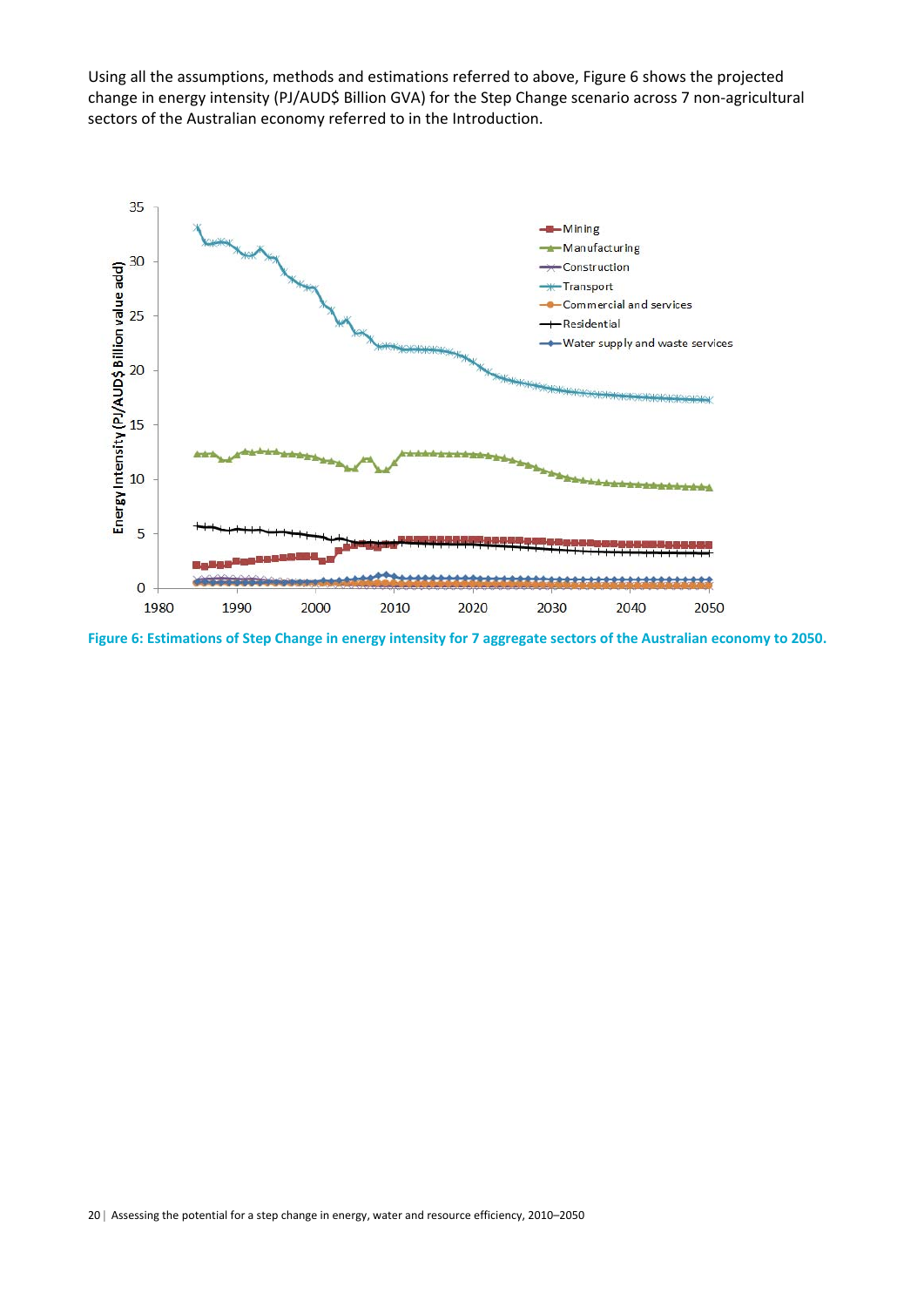## **4 Water**

### 4.1 Historical data

Historical data was collected from the ABS Water Accounts Cat 4610.07 (ABS, 2000; 2004; 2006; 2009; 2011). These do not provide a continuous time series and some interpolation was required between the years 1998–2001 and 2006–2009.

## 4.2 Current Trends

In the absence of stock data on the water intensity of different stock used by industry, this series of estimations relied on regression fitting to historical trends as discussed in Section 2.4. The resulting values for future change in water intensity (measured as GL/AUD\$ billion gross value add) are shown in Table 7 and the graph of simulated future transitions is in Figure 6.

Residential water efficiency in this scenario was paired with assumptions that the current mix of dwelling types (separate house, semi‐detached, apartment) remains until 2050 as in Table 4.

An implicit assumption behind the Electricity Generation water intensity for Current Trends is a continuation of the use of existing generation technologies. In future work this would be an opportune place to couple MEFISTO with outputs from the ESM to guide the water intensity of the sector with respect to new or alternative technologies.

**Table 7: Percentage change in water efficiency (GL/AUD\$ Billion value add) expected by 2050 under the Current Trends scenario.** 

| 2050 PROJECTED WATER INTENSITY DECREASE FOR CURRENT TRENDS | <b>CURRENT TRENDS</b><br>% CHANGE |
|------------------------------------------------------------|-----------------------------------|
| Mining                                                     | $-1%$                             |
| Manufacturing                                              | $-10%$                            |
| Construction                                               | 28%                               |
| Transport                                                  | 0%                                |
| Commercial and services                                    | 11%                               |
| Residential                                                | 38%                               |
| Water supply and waste services                            | 33%                               |
| Electricity generation                                     | 5%                                |
| Gas supply                                                 | 0%                                |

NOTE: A negative efficiency change is an *increase* in water intensity e.g., for Mining and Manufacturing.

<sup>7</sup> http://www.abs.gov.au/ausstats/abs@.nsf/mf/4610.0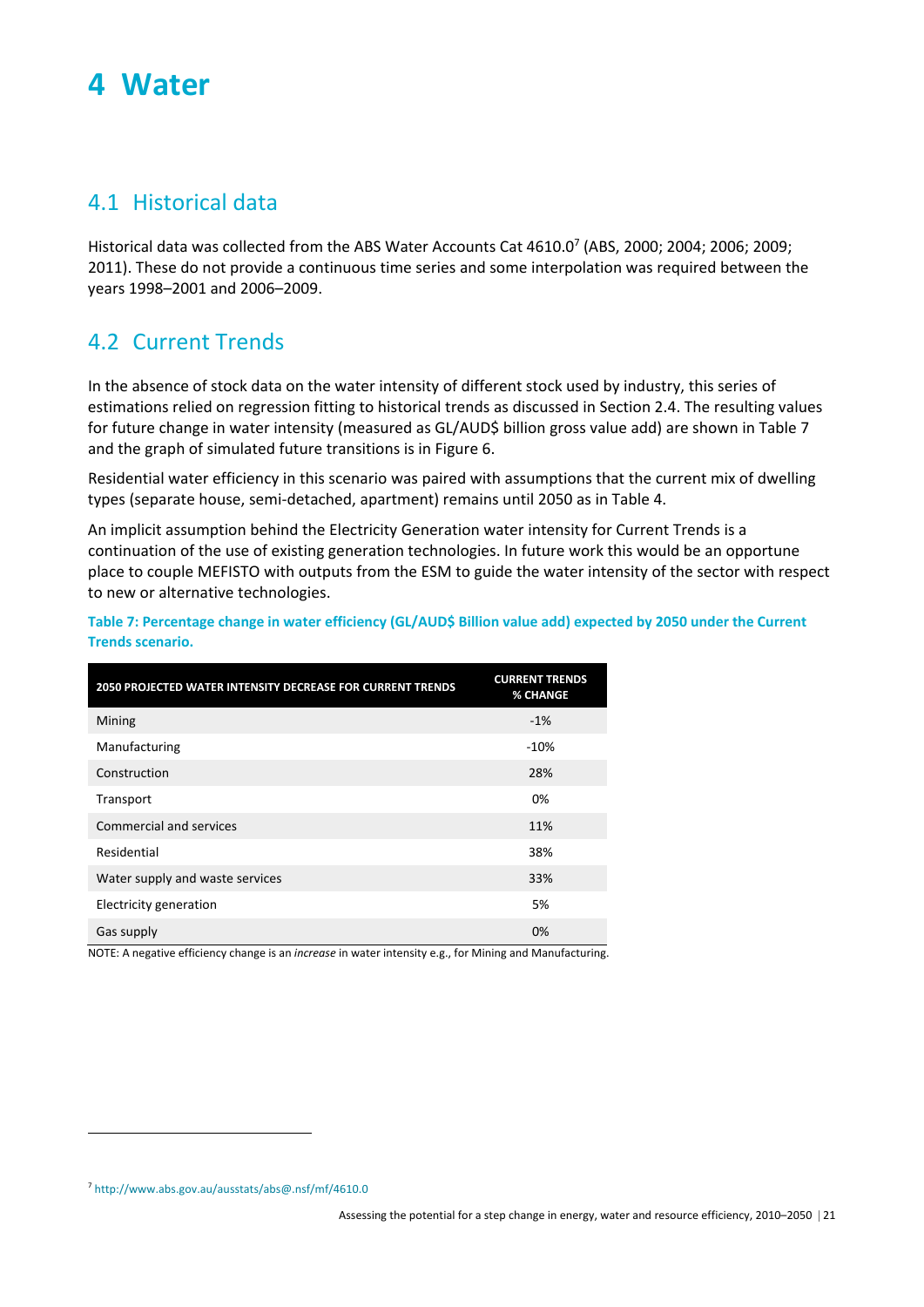

**Figure 7: Industrial water intensity under Current Trends.** 

NOTE: There is only reliable data for Electricity Generation after 2005 and the water intensity of both the Water Supply and Residential sectors is an order of magnitude greater than the results and is not shown

### 4.3 Step Change

Data on potential industrial water efficiency gains are rare and we sourced some input from technical appendices of the report *Waste Not, Want Not: The Potential for Urban Water Conservation in California*. (Gleick et al., 2003)<sup>8</sup>. As some years have passed since the publication of this work, it is certainly possible that efficiency standards have already been raised and implemented, it does, however, provide order‐of‐ magnitude estimates on technically feasible water efficiency improvements.

There is some information on the improvements to water intensity in Australia during the last drought. From Chapter 2 of the *Information Paper: Towards the Australian Environmental‐Economic Accounts* (ABS, 2013b) we know *"the water supply, sewerage and drainage industry has decreased its water intensity by 53% from 2008–09 to 2010–11 by consuming 32% less water while increasing its GVA by over 40%*." We suggest that this could be further improved by another 50% reduction on 2011 water intensity by 2050.

Water intensity for the Commercial and Services sector is assumed to be an attribute of commercial and institutional buildings and hotels. Of these types of buildings reported in The NABERS<sup>9</sup> database, the average water consumption is 0.85kL/m<sup>2</sup> ( $\approx$ 3.5-star rating). The Step Change scenario assumes that by 2050 all buildings in the Commercial and Services sector can be built or renovated to a 6‐Star water rating standard or ~0.12 kL/m<sup>2</sup> (averaging over existing 6 star buildings). This represents a dramatic simulated 85% decrease in water intensity, which may in reality be limited by legacy infrastructure in older buildings.

Residential water efficiency in this scenario was paired with assumptions that the proportional mix of dwelling types (separate house, semi‐detached, apartments) transitions from a national average of 78.8 : 9.6 : 11.6 to 60 : 20 : 20. Research on areas of different dwelling types has found that per-dwelling use in high and medium density areas is approximately 57% of the water used in areas where there are entirely

<sup>8</sup> www.pacinst.org/reports/urban\_usage/

<sup>9</sup> www.nabers.gov.au/public/WebPages/Home.aspx

<sup>22 |</sup> Assessing the potential for a step change in energy, water and resource efficiency, 2010-2050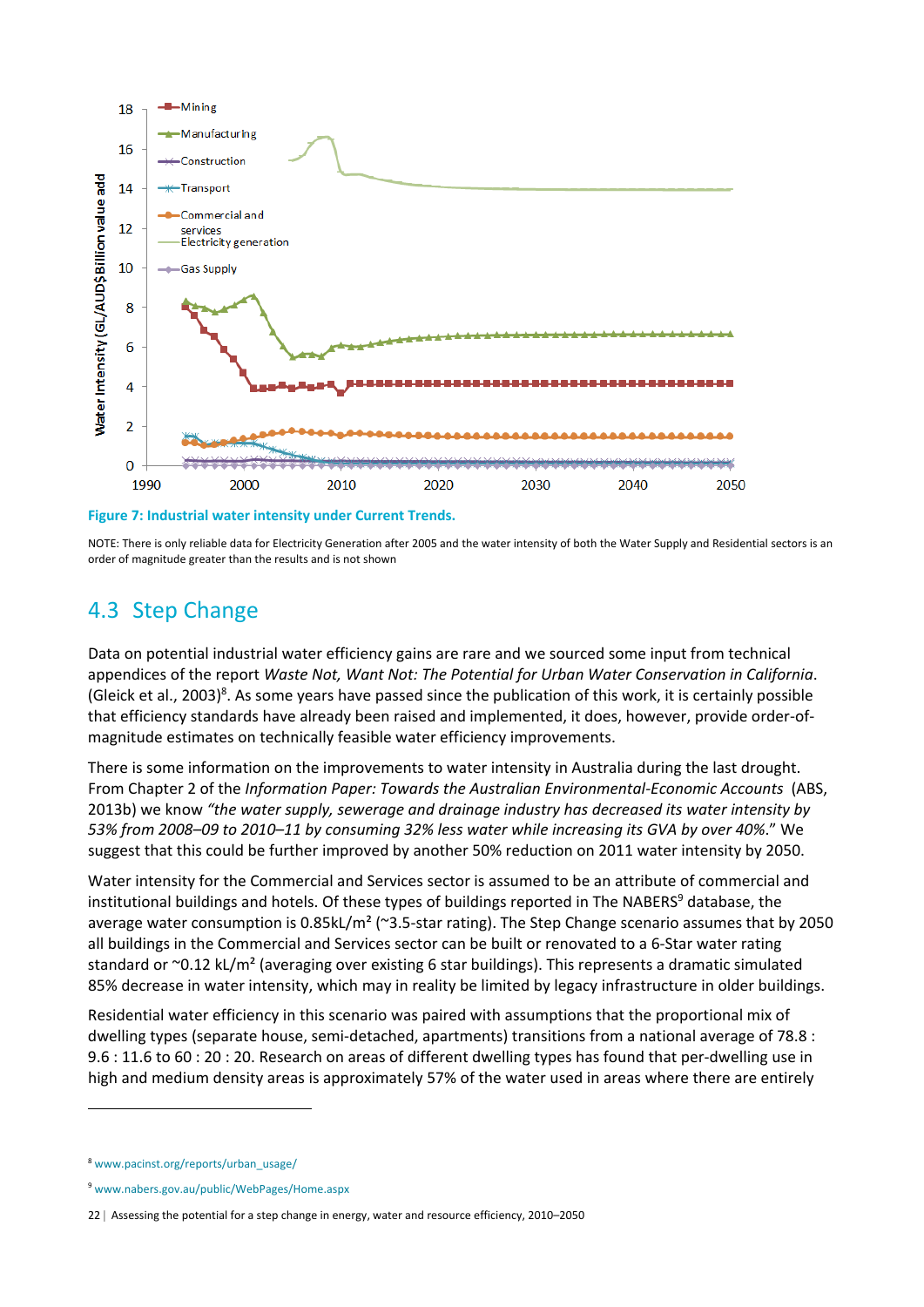separate houses (Troy et al., 2005). We attribute this saving to the semi-detached and apartment dwelling categories. As such, the future mix of dwelling types has an effect on residential water use.

The transition to the Step Changes shown in Table 8 were simulated using the logistic function (Section 2.3) **Table 8: Percentage improvements in water efficiency (GL/AUD\$ Billion value add) expected by 2050.** 

| 2050 PROJECTED WATER INTENSITY DECREASE FOR STEP CHANGE | <b>STEP CHANGE %</b>                     |
|---------------------------------------------------------|------------------------------------------|
| Mining                                                  | 5%                                       |
| Manufacturing                                           | 37%                                      |
| Construction                                            | 0%                                       |
| Transport                                               | 0%                                       |
| Commercial and services                                 | 85%                                      |
| Residential                                             | 50%                                      |
| Water supply and waste services                         | $50\%$ *                                 |
| Electricity generation                                  | Depends on technology<br>output from ESM |
| Gas supply                                              | 5%                                       |

\*Note the ambitious 50% improvement in water efficiency for the Water supply and waste services sector rests on the assumption that the difference between water extracted and mains water supplied is reduced by 50%.This takes into account recent water efficiency improvements during the last drought (2006–2010) and does not assume the elimination of evaporative losses.



**Figure 8: Industrial water intensity under Step Change.** 

NOTE: Water intensity for the Water supply and waste services sector is an order of magnitude greater than other results and is not shown.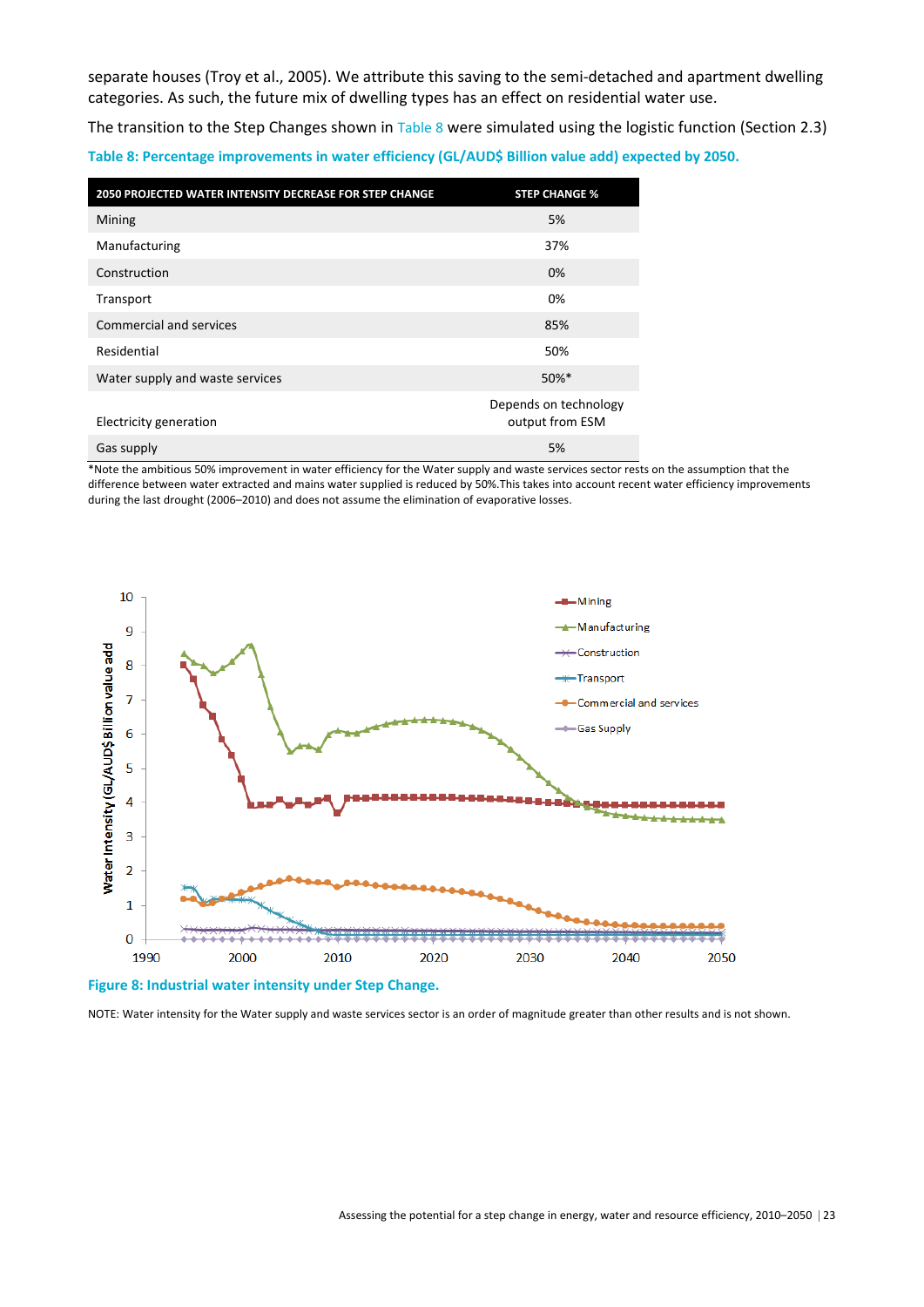## **5 Supplementary information**



#### **Figure 9: Weibull distributions of life expectancies for all stock types where data available**

24 | Assessing the potential for a step change in energy, water and resource efficiency, 2010–2050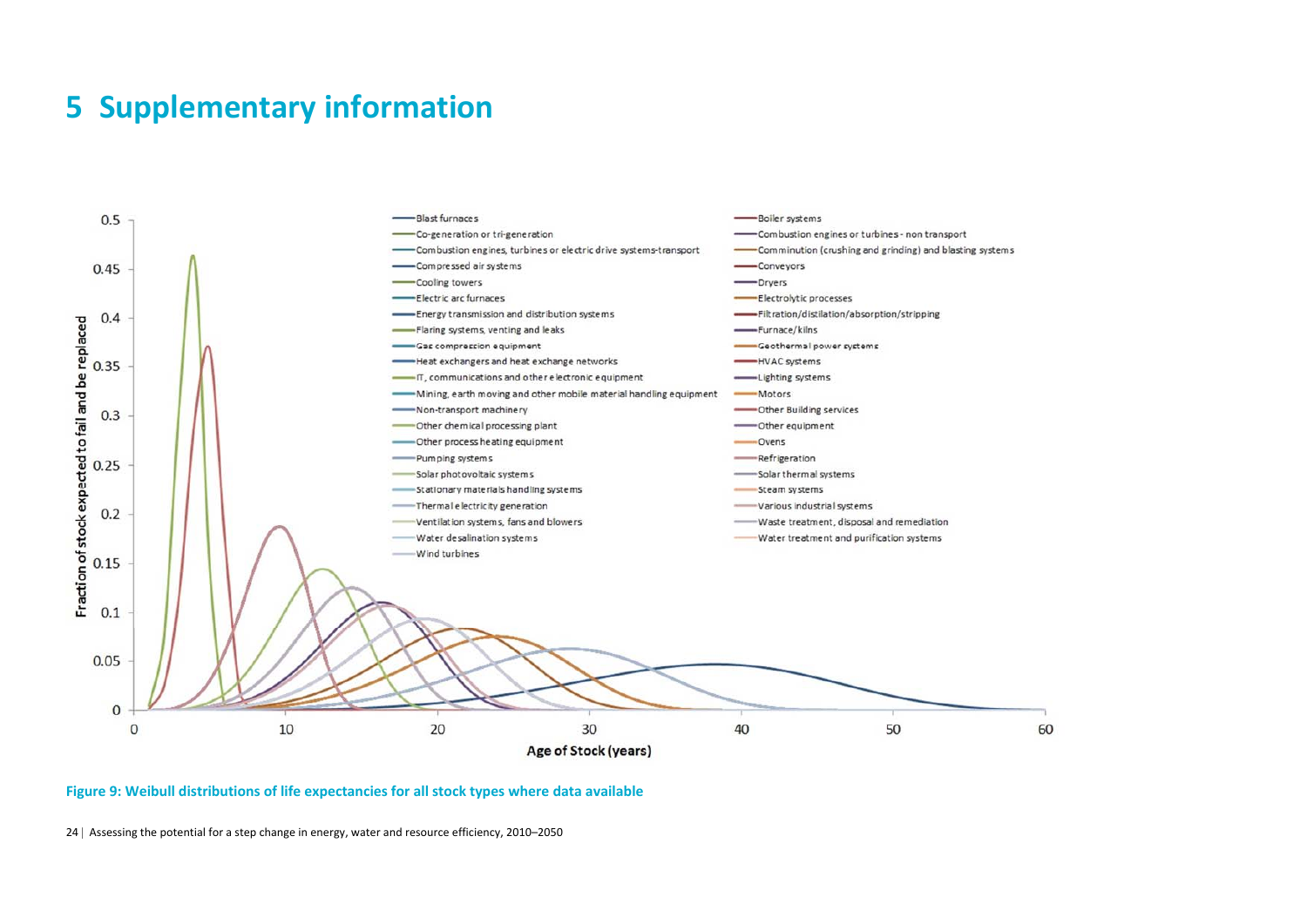#### **Table 9: Expected lifetimes of different assets used in productive sectors of the economy. These values were used in Equation 1 to produce the distributions in Figure 9.**

| <b>TECHNOLOGY PROCESS</b>                                         | <b>LIFESPAN</b><br>(YEARS) |
|-------------------------------------------------------------------|----------------------------|
| <b>Blast furnaces</b>                                             | 40                         |
| <b>Boiler systems</b>                                             | 20                         |
| Co-generation or tri-generation                                   | 30                         |
| Combustion engines or turbines - non transport                    | 25                         |
| Combustion engines, turbines or electric drive systems-transport  | 10                         |
| Comminution (crushing and grinding) and blasting systems          | 22.5                       |
| Compressed air systems                                            | 15                         |
| Conveyors                                                         | 20                         |
| Cooling towers                                                    | 20                         |
| <b>Dryers</b>                                                     | 17                         |
| <b>Electric arc furnaces</b>                                      | 10                         |
| Electrolytic processes                                            | 20                         |
| Energy transmission and distribution systems                      | 25                         |
| Filtration/distillation/absorption/stripping                      | 15                         |
| Flaring systems, venting and leaks                                | 25                         |
| Furnace/kilns                                                     | 17.5                       |
| Gas compression equipment                                         | 15                         |
| Geothermal power systems                                          | 25                         |
| Heat exchangers and heat exchange networks                        | 30                         |
| <b>HVAC</b> systems                                               | 10                         |
| IT, communications and other electronic equipment                 | 4                          |
| Lighting systems                                                  | 10                         |
| Mining, earth moving and other mobile material handling equipment | 20                         |
| Motors                                                            | 15                         |
| Non-transport machinery                                           | 20                         |
| <b>Other Building services</b>                                    | 5.                         |
| Other chemical processing plant                                   | 13                         |
| Other equipment                                                   | 15                         |
| Other process heating equipment                                   | 20                         |
| Ovens                                                             | 15                         |
| Pumping systems                                                   | 20                         |
| Refrigeration                                                     | 10                         |
| Solar photovoltaic systems                                        | 20                         |
| Solar thermal systems                                             | 20                         |
| Stationary materials handling systems                             | 20                         |
| Steam systems                                                     | 20                         |
| Thermal electricity generation                                    | 30                         |
| Various industrial systems                                        | 17.5                       |
| Ventilation systems, fans and blowers                             | 15                         |
| Waste treatment, disposal and remediation                         | 15                         |
| Water desalination systems                                        | 20                         |
| Water treatment and purification systems                          | 20                         |
| Wind turbines                                                     | 20                         |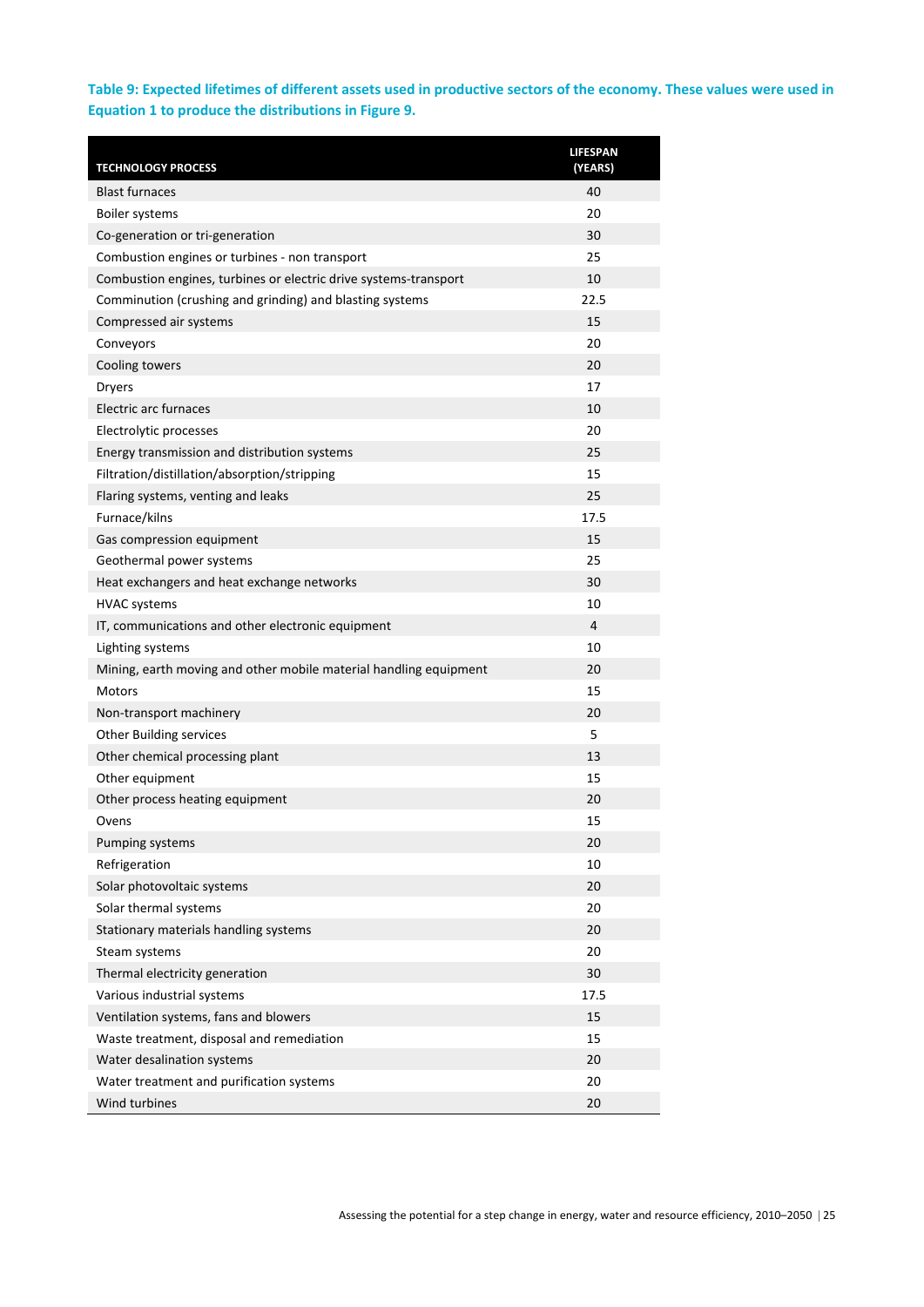

**Figure 10: Simple extrapolations of gross value add by sector.**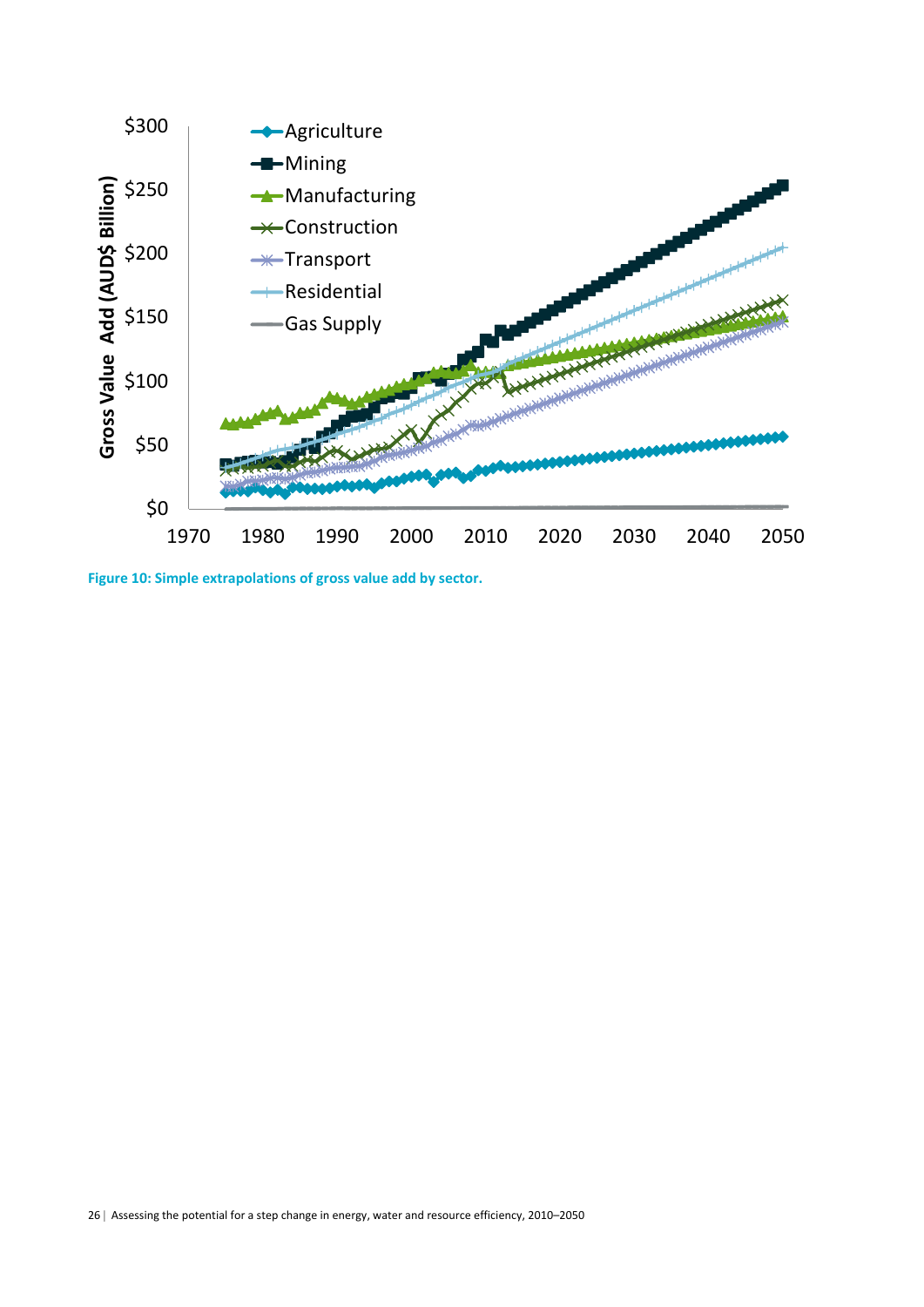## **Acronyms**

| <b>ACRONYM</b> | <b>DEFINITION</b>                                             |
|----------------|---------------------------------------------------------------|
| <b>ABS</b>     | <b>Australian Bureau of Statistics</b>                        |
| <b>ANO</b>     | Australian National Outlook project                           |
| ANZSIC         | Australian and New Zealand Standard Industrial Classification |
| <b>BREE</b>    | Bureau of Resources and Energy Economics                      |
| <b>ESM</b>     | <b>Energy Sector Model</b>                                    |
| GL             | Gigalitres                                                    |
| <b>GVA</b>     | Gross value add                                               |
| <b>IEEDAP</b>  | Industry Energy Efficiency Data Analysis Project              |
| m <sup>2</sup> | Metres squared                                                |
| <b>MEFISTO</b> | Material and Energy Flows Integrated with Stocks              |
| MJ             | Megajoules                                                    |
| <b>NABERS</b>  | National Australian Built Environment Rating System           |
| PJ             | Petajoules                                                    |
| TJ             | Terajoules                                                    |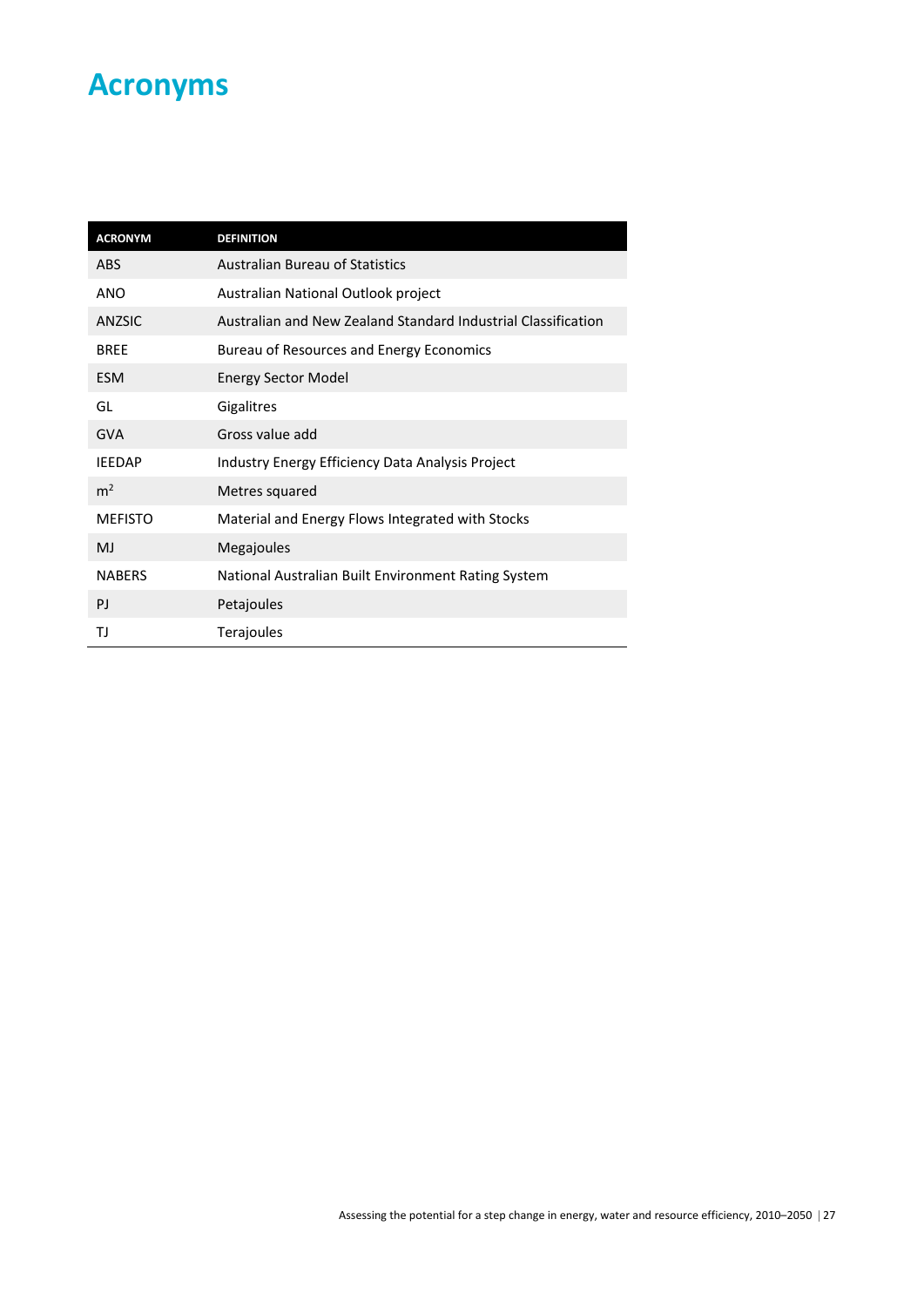## **References**

- Australian Bureau of Statistics (ABS) (2012) *Australian National Accounts: National Income, Expenditure and Product, Catalogue No. 5206.0*. Australian Bureau of Statistics, Canberra.
- Australian Bureau of Statistics (ABS) (2000) *Water Account for Australia 1993–94 to 1996–97, Catalogue No. 4610.0.* Australian Bureau of Statistics, Canberra.
- Australian Bureau of Statistics (ABS) (2004) *Water Account Australia 2000‐01, Catalogue No. 4610.0.* Australian Bureau of Statistics, Canberra.
- Australian Bureau of Statistics (ABS) (2006) *Water Account Australia 2004‐05, Catalogue No. 4610.0.* Australian Bureau of Statistics, Canberra.
- Australian Bureau of Statistics (ABS) (2009) *Water Account Australia 2008‐09, Catalogue No. 4610.0.* Australian Bureau of Statistics, Canberra.
- Australian Bureau of Statistics (ABS) (2011) *Water Account Australia 20010‐11, Catalogue No. 4610.0.* Australian Bureau of Statistics, Canberra.
- Australian Bureau of Statistics (ABS) (2013a) *Customised report: CSIRO commissioned population projections, March 2013*. Australian Bureau of Statistics, Canberra.
- Australian Bureau of Statistics (ABS) (2013b) *Towards the Australian Environmental‐Economic Accounts, Catalogue No. 4655.0.55.002*. Australian Bureau of Statistics, Canberra.
- ClimateWorks Australia (2013) Industrial Energy Efficiency Data Analysis. ClimateWorks Australia, Melbourne.
- Department of the Environment Water Heritage and the Arts (DEWHA) (2008) *Energy use in the Australian residential sector 1986–2020.* Commonwealth of Australia, Canberra.
- Energetics (2004) *NFEE: Energy Efficiency Improvement Potential Case Studies – Industrial Sector March 2004.* Report for the SEAV, Ref: J105548 & J105600. Energetics Pty Ltd, Sydney.
- Gleick P, Haasz D, Henges‐Jeck C, Srinivasan V, Wolff G, Kao‐Cushing K and Mann A (2003) *Waste Not, Want Not: The Potential for Urban Water Conservation in California.* A Report of the Pacific Institute for Studies in Development, Environment, and Security, Oakland, California.
- Grübler, A. (1990) *The Rise and Fall of Infrastructures: Dynamics of Evolution and Technological Change in Transport.* Heidelberg and New York: Physica‐Verlag.
- Hatfield-Dodds S, Adams P, Brinsmead TS, Bryan BA, Chiew F, Finnigan J, Graham P, Grundy M, Harwood T, McCallum R, McKellar LE, Newth, D, Nolan M, Schandl H and Wonhas A (2015) *Australian National Outlook 2015: Economic activity, resource use, environmental performance and living standards*, 1970–2050. CSIRO, Canberra.
- IEEE Standards Coordinating Committee 37 on Reliability Prediction (2003) *IEEE Guide for Selecting and Using Reliability Predictions 1413.1.* The Institute of Electrical and Electronics Engineers, Inc.: New York, NY.
- Infrastructure Australia (2010) *State of Australian Cities 2010.* Commonwealth of Australia, Infrastructure Australia, Major Cities Unit, Canberra.
- Kececioglu D (2002) *Reliability and Life Testing Handbook.* Vol. 1. Lancaster, PA: Destech.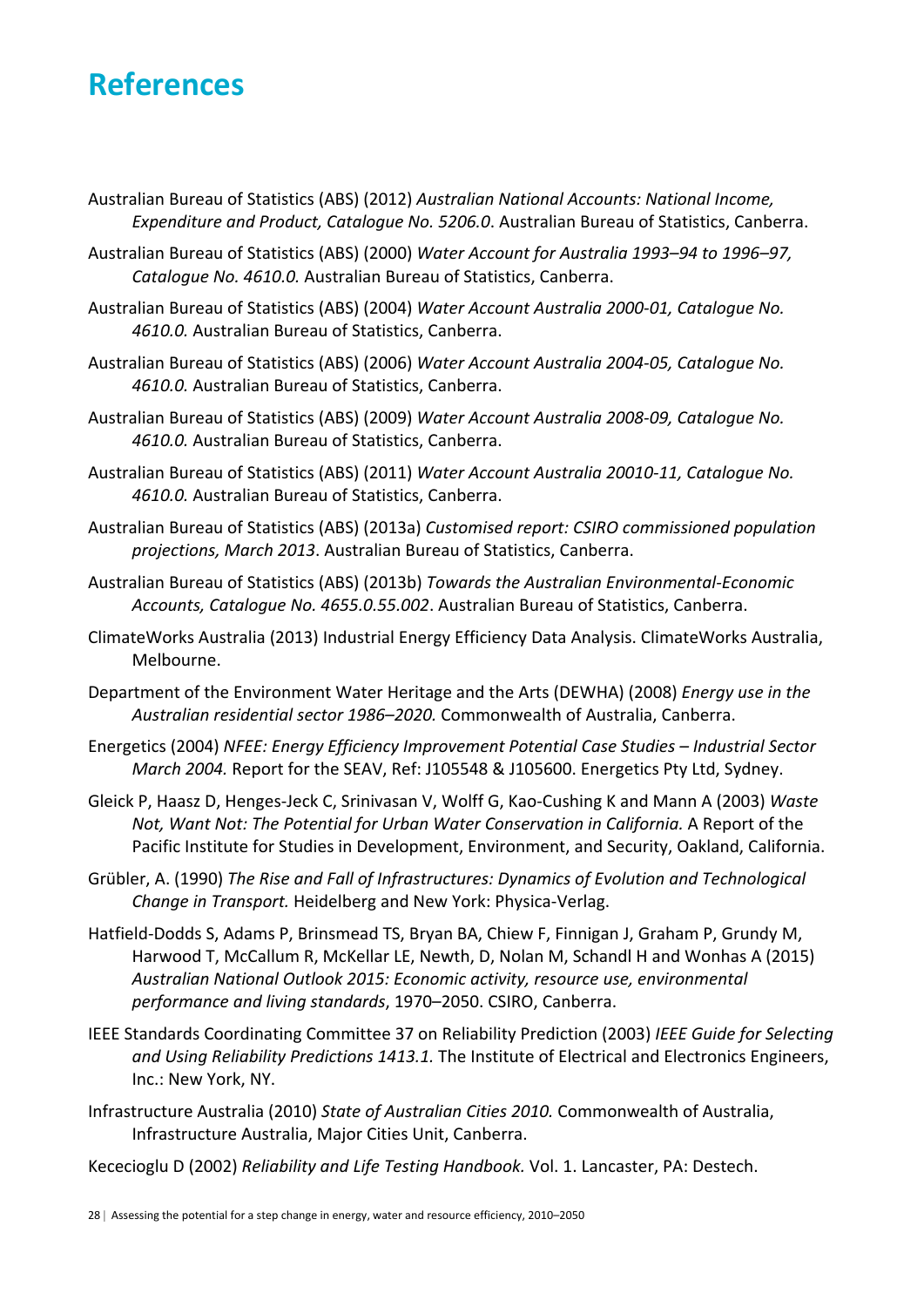- Lawless JF (2003) *Statistical Models and Methods for Lifetime Data.* 2nd ed. Hoboken, New Jersey: John Wiley & Sons.
- Mansfield E (1961) Technical Change and the Rate of Imitation. *Econometrica* 29(4): 741–766.
- Petchey R (2010) *End use energy intensity in the Australian economy*. Australian Bureau of Agricultural Resources Economics–Bureau of Rural Science, Research Report 10.08, Canberra.
- Rickwood P, Glazebrook G and Searle G (2008) Urban Structure and Energy A Review. *Urban Policy and Research* 26: 57–81.
- Schandl H, Hatfield‐Dodds S, Wiedmann T, Geschke A, Cai Y, West J, Newth D, Baynes T, Lenzen M and Owen A (in press) Decoupling global environmental pressure and economic growth: scenarios for energy use, materials use and carbon emissions. *Journal of Cleaner Production*. Published online July 2015. *doi:10.1016/j.jclepro.2015.06.100*
- Stark C, Penney K and Feng A (2012) *2012 Australian Energy Update*, BREE, Canberra, August. Source: *http://www.industry.gov.au/Office‐of‐the‐Chief‐Economist/Publications/Pages/Australian‐ energy‐statistics.aspx#*
- Troy P, Holloway D and Randolph B (2005) *Water Use and the Built Environment: Patterns of Water Consumption in Sydney.* City Futures Research Centre, University of New South Wales, Sydney.
- Weibull W (1951) A statistical distribution function of wide applicability. *Journal of Applied Mechanics* 13: 293–297.